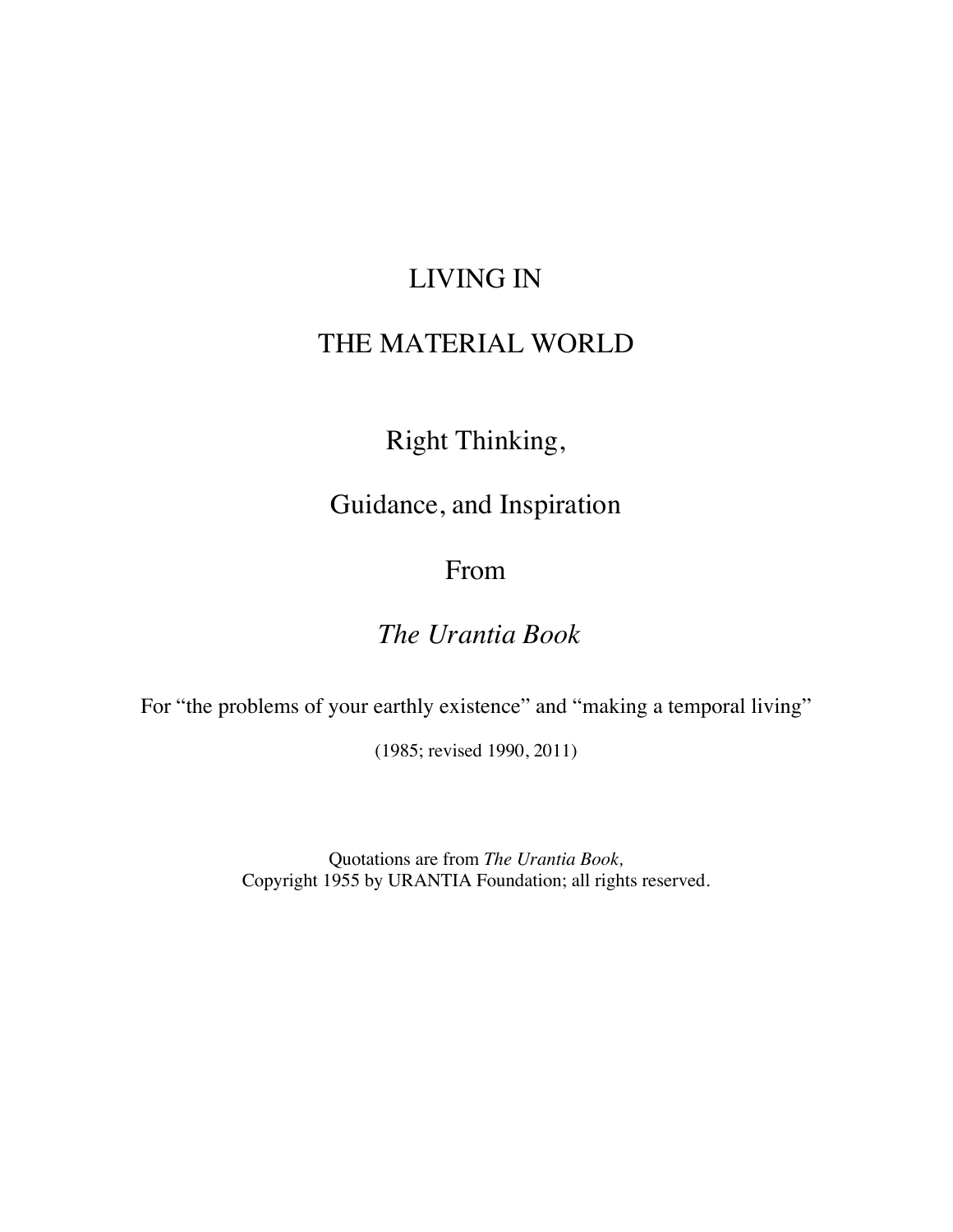#### **INTRODUCTION**

Imagine that you are seeking to resolve a serious ego problem in friend, a family member, or yourself. There are many material and mental approaches one might take in seeking to resolve this problem, e.g., constructive criticism, psychotherapy, special help classes, even hospitalization. Some will prove more effective than others. But none of these material and mental approaches can compare with finding an appropriate *spiritual antidote***.** The Urantia Papers refers to such a higher and better solution on page 549: "Humor is the **divine antidote** for exaltation of ego."

The concept behind the thoughts collected herein is that of finding a divine and *spiritual antidote* for any problem that arises in our lives. The idea is to join the material stimulus of our problem with an appropriate spiritual response. Let us use the motivation, energy, and focused attention that are generated by the material problems we face to seek for spiritual solutions. In this way the ordinary problems of life can inspire spiritual growth as well as guiding us to the solution of the problem at hand. As *The Urantia Book* points out, "even the problem of making a living requires religion for its ideal solution." (1778)

These thoughts are especially good to *read and meditate on* when our minds are troubled or preoccupied with our problems. Running these positive thoughts through our minds can provide both immediate and long-term benefit. They have been read, re-read, and meditated on by the author throughout the serious problems he has faced during the past 25 years. They work! They help! Use them when dealing with difficult problems and during tough times. Use them to keep yourself on a positive path, and use them to maintain a positive mind; Use them to go forward!

As far as possible seek to replace the negative with the positive in speech and thought. The more you can do this the better. *This is your power; it is in your power to do this*. The more you do it the better you will get, the stronger you will get. Exercise your faith! Speak words of faith to yourself and to others. And remember, with God on your side your power and effectiveness are tremendously enhanced!

The spiritual antidote, the spiritual answer to our material problems and needs, begins with the Melchizedek covenant, with our *learning to trust in God for everything.*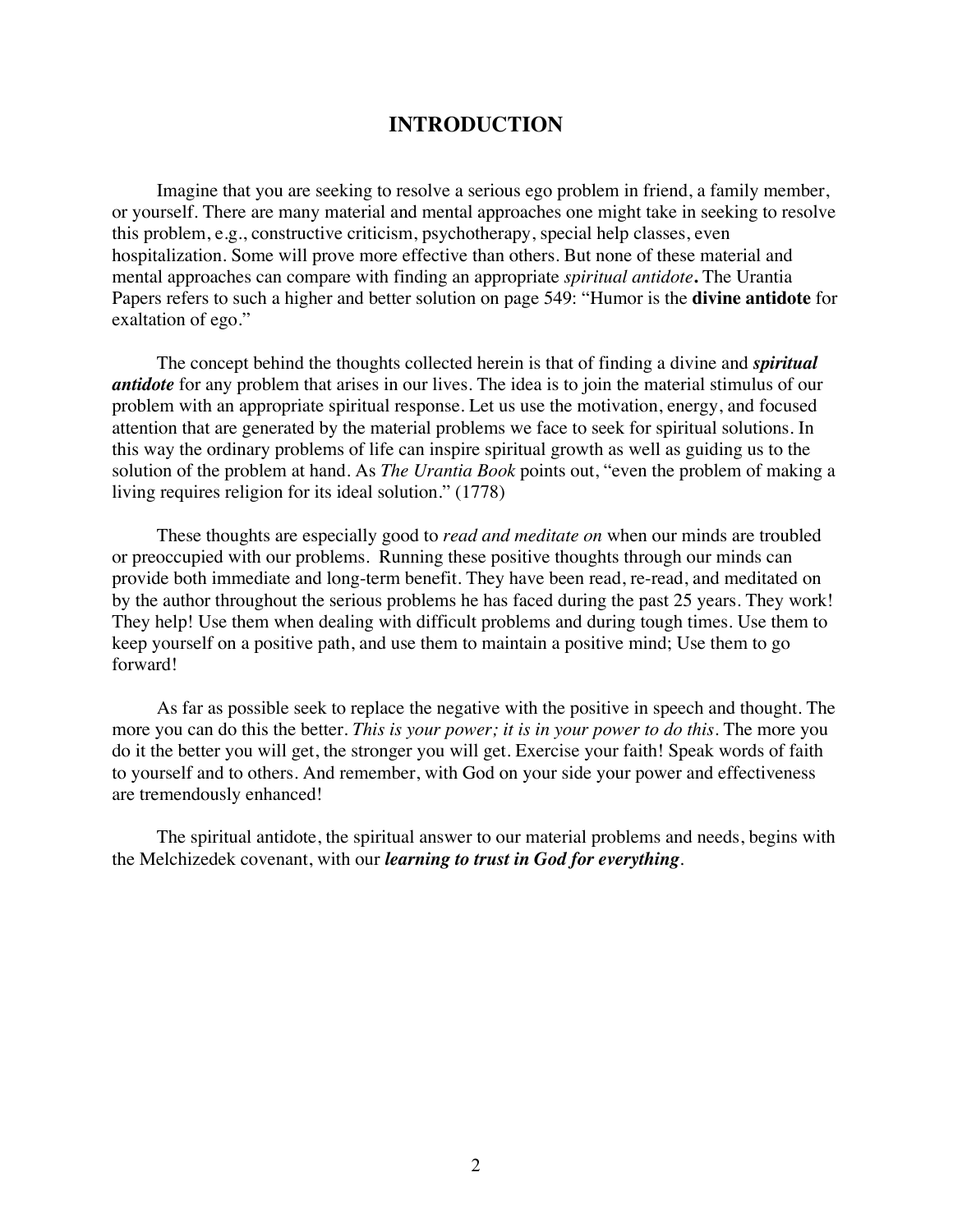#### **TABLE OF CONTENTS**

- 1. The Melchizedek Covenant
- 2. Faith and Trust
- 3. Friendly Universe; Heart's Desires
- 4. Courage and Fear
- 5. Good Cheer and Comfort
- 6. Energy
- 7. The Father's Provision and Overcare
- 8. The Problems of Life
- 9. Work; Making a Living
- 10. Wealth and Prosperity
- 11. Difficulties and Obstacles; Affliction
- 12. Anxiety, Worry, Pressure; Poverty
- 13. Disappointment
- 14. Failure and Defeat; Victory
- 15. Success
- 16. Tithing; Generosity
- 17. Prayer
- 18. Meditation and Communion
- 19. Worship
- 20. Health and Healing
- 21. Humor, Ego, and Stress
- 22. Wisdom; Meekness; Spiritual Antidotes
- 23. Promises of God
- 24. Highlights, Inspirational Thoughts
- 25. Affirmations and Prayers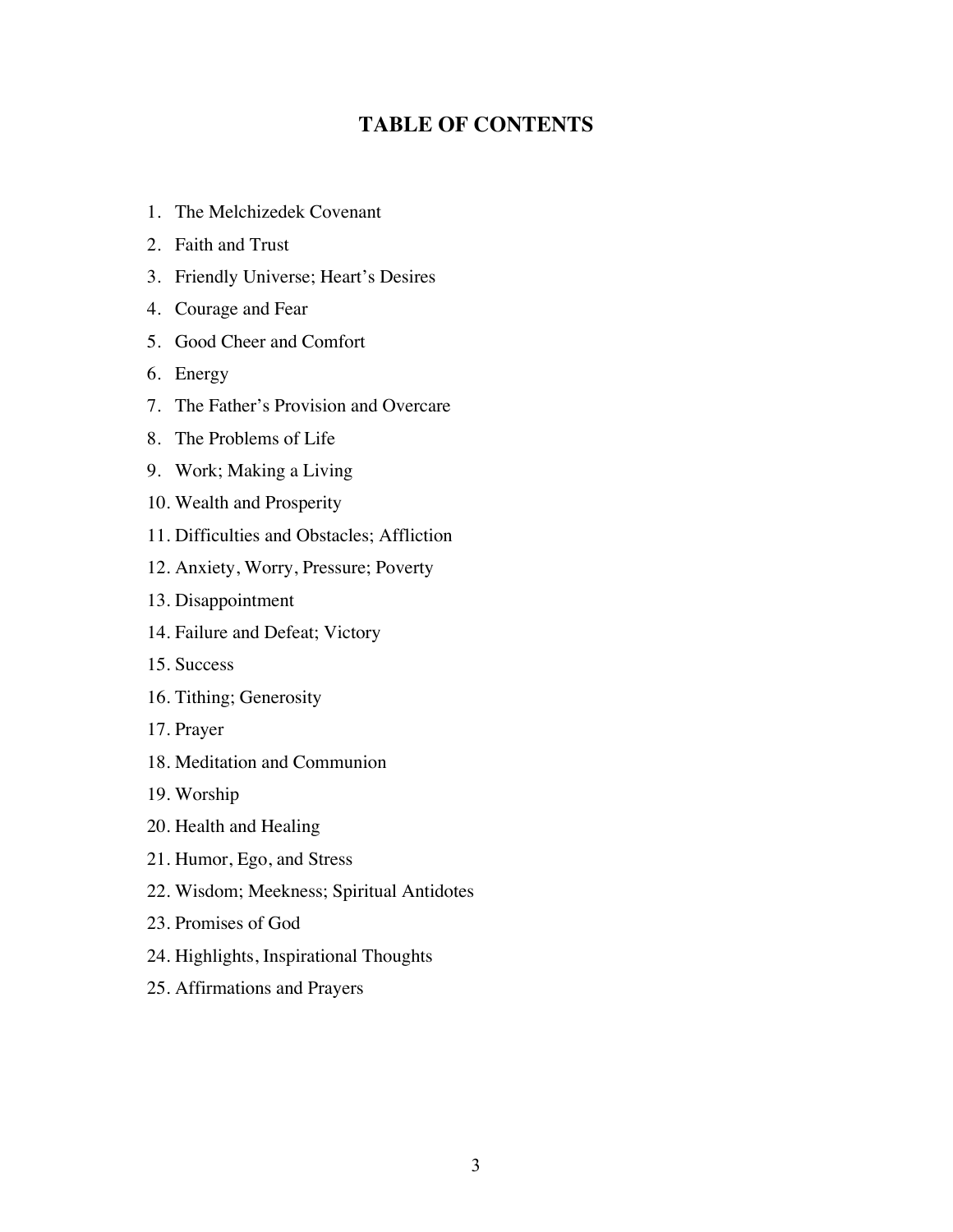## **1. THE MELCHIZEDEK COVENANT**

*"divine favor through faith"*

the Salem gospel of divine favor through *faith alone* 1036

Melchizedek proclaimed that *faith is the act by which men earned God's favor*. 1007

Melchizedek taught *trust in the omnipotent beneficence of God*

The Salem religion of a Most High Creator Deity who would *bestow his favor upon mankind in response to man's faith*. 1032

the simple gospel of Salem, that faith in God would *assure divine favor* 1040

Abraham envisaged the conquest of all Canaan, when the thought that he had no son to succeed him as ruler of this proposed kingdom began to worry him. He arranged another conference with Melchizedek.

And Melchizedek made a formal covenant with Abraham at Salem. Said he to Abraham: "Look now up to the heavens and number the stars if you are able; so numerous shall your seed be." And Abraham believed Melchizedek. And *it was counted to him for righteousness*. And then Melchizedek told Abraham the story of the future occupation of Canaan by his offspring after their sojourn in Egypt.

This covenant of Melchizedek with Abraham represents *the great Urantian agreement* between divinity and humanity whereby *God agrees to do everything; man only agrees to believe God's promises and follow his instructions*.

It was not long after the establishment of the covenant that Isaac, the son of Abraham, was born *in accordance with the promise of Melchizedek*. After the birth of Isaac, Abraham took a very solemn attitude toward his covenant with Melchizedek, going over to Salem to have it stated in writing. It was at this public and formal acceptance of the covenant that he changed his name from Abram to Abraham. 1020

Forget not—it is *your personal faith* in *the exceedingly great and precious promises of God* that ensures your becoming partakers of the divine nature. 1609

Machiventa's gospel of man's faith and trust in the one universal God as **the only price** of obtaining divine favor. 1027

I will trust in the Lord with all my heart; I will lean not upon my own understanding. In all my ways I will acknowledge him, and he shall direct my paths. The Lord is faithful; he keeps his word with those who serve him; the just shall live by his faith. 1445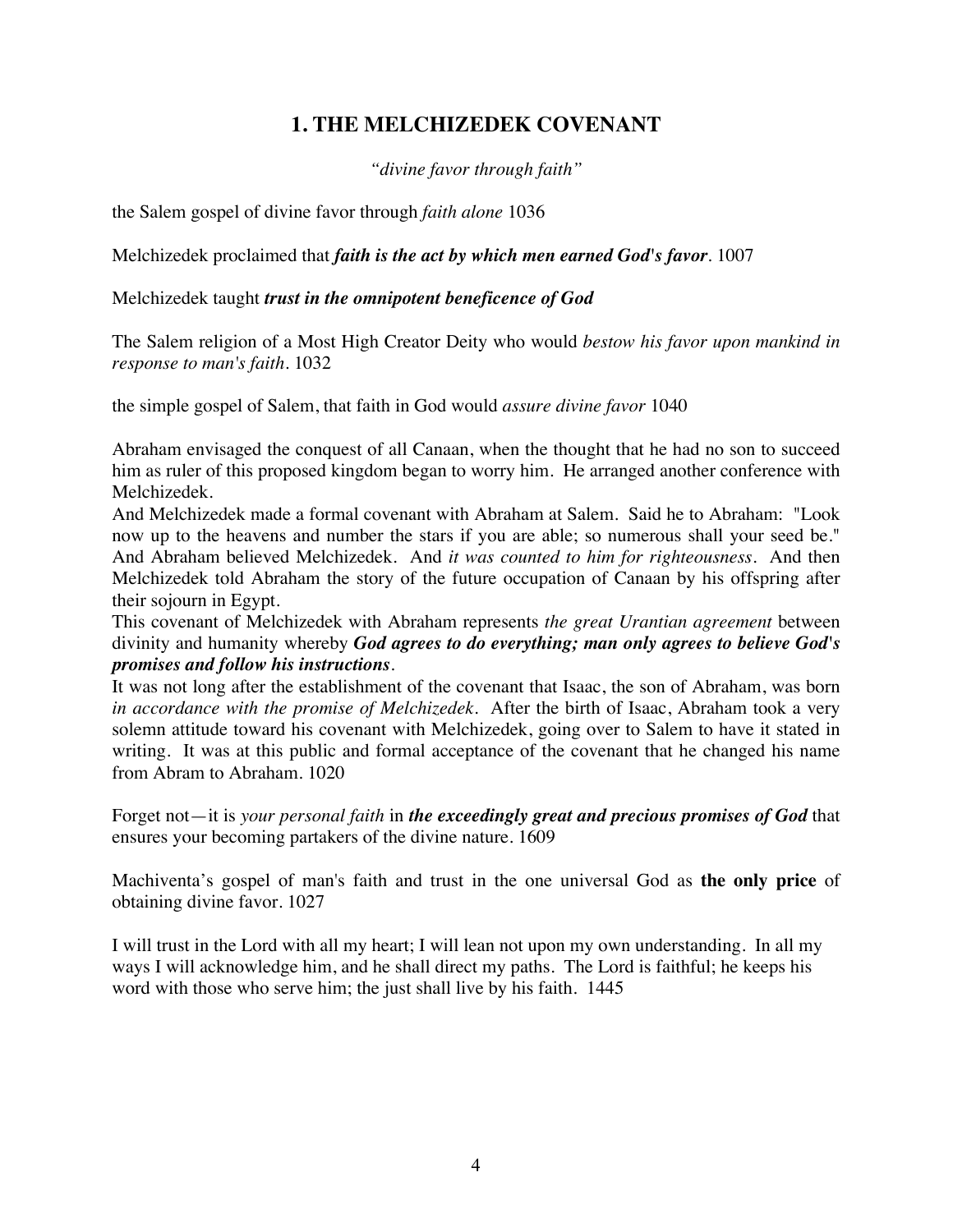## **2. FAITH AND TRUST**

*"I will trust the Lord with all my heart; I will lean not upon my own understanding."*

Taste and see that the Lord is good! Blessed is the man who trusts him. 41

The ideal of religious philosophy is such a faith-trust as would lead man unqualifiedly to depend upon the absolute love of the infinite Father of the universe of universes. 1141

We have learned to win faith by the yearning of our hearts. 1469

Religious faith—the positive leading of the indwelling divine presence

I pray for faith to sustain me on the long journey; I know that faith from beyond will not fail me. 1446

faith is the energy of the better life. 1447

That, then, is the primary or elementary course which confronts the *faith-tested* and much traveled pilgrims of space. But long before reaching Havona these ascendent children of time have learned to *feast upon uncertainty*, to *fatten upon disappointment*, to *invigorate in the presence of difficulties*, to *exhibit indomitable courage in the face of immensity*, and to *exhibit unconquerable faith* when confronted with the challenge of the inexplicable. Long since the battle cry of these pilgrims became: *In liaison with God nothing—absolutely nothing—is impossible*. 291

I will trust the Lord with all my heart; I will lean not upon my own understanding. 1445

In all my ways I will acknowledge him, and he shall direct my paths. 1445

They who wait upon the Lord shall renew their strength; they shall mount up with wings like eagles. They shall run and not be weary; they shall walk and not be faint. 1445

No good thing will God withhold from those who walk uprightly. 1445

Jesus never faltered in his faith. 1102

He trusted his Father as a little child trusts his earthly parent. 1102

he never religiously doubted the certainty of God's watchcare and guidance. 2087

His faith was the outgrowth of the insight born of the activity of the divine presence 2087

In the very face of all the natural difficulties and the temporal contradictions of mortal existence, he experienced the tranquility of supreme and unquestioned trust in God and felt the tremendous thrill of living, by faith, in the very presence of the heavenly Father. 2087

And this triumphant faith was a living experience of actual spirit attainment. 2087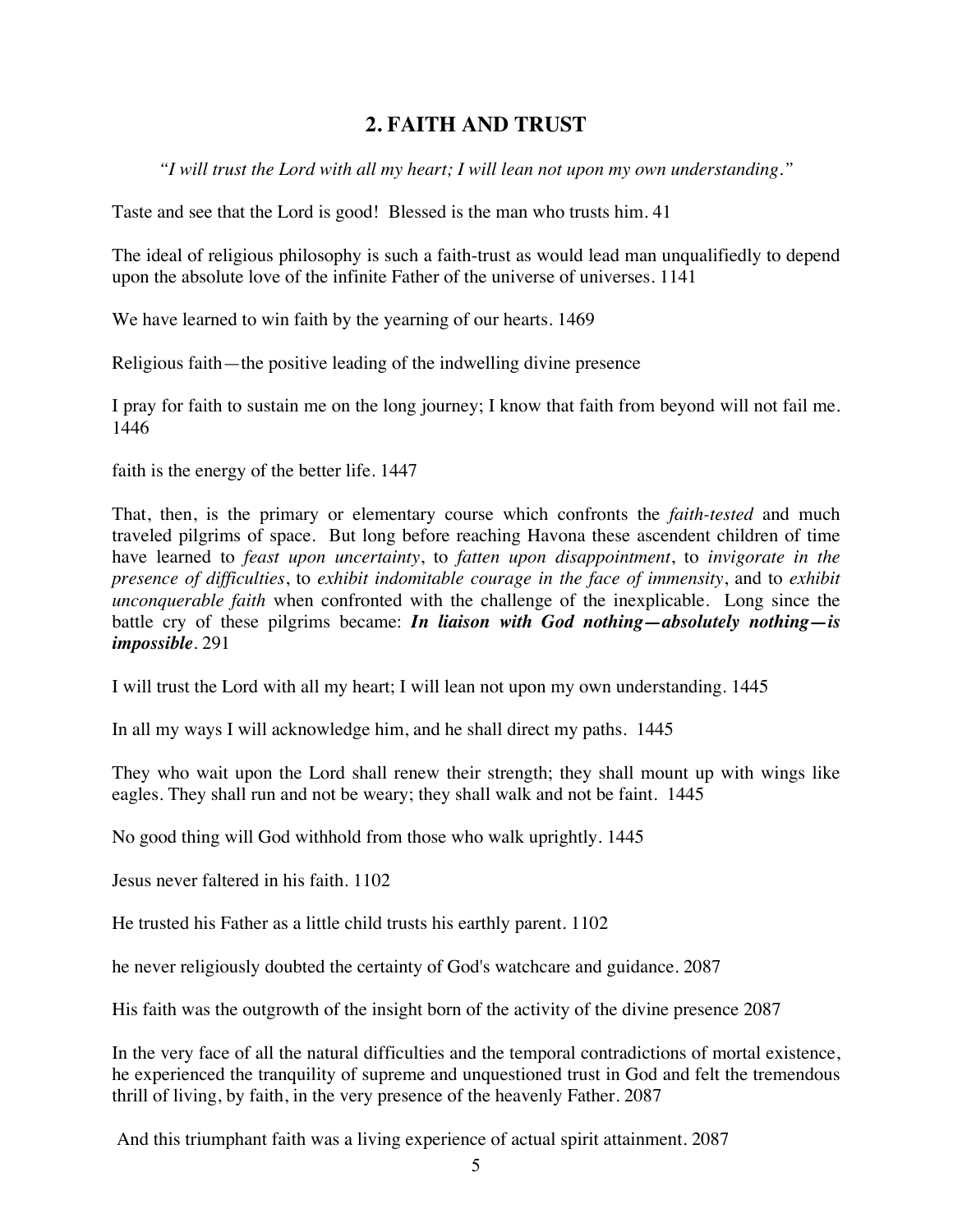Jesus' great contribution to the values of human experience was not that he revealed so many new ideas about the Father in heaven, but rather that he so magnificently and humanly demonstrated a new and higher type of *living faith in God*. 2087

This faith was not reverence for tradition nor a mere intellectual belief which he held as a sacred creed, but rather a sublime experience and a profound conviction which *securely held him*. 2087

Nothing was able to tear him away from the spiritual anchorage of this fervent, sublime, and undaunted faith. Even in the face of apparent defeat or in the throes of disappointment and threatening despair, he calmly stood in the divine presence free from fear and fully conscious of spiritual invincibility. 2087

this superb faith was undaunted even by the cruel and crushing threat of an ignominious death. 2088

He was not unfavorably affected in his practical life by his extraordinary faith and spirit attainment 2088

The all-consuming and indomitable spiritual faith of Jesus never became fanatical, for it never attempted to run away with his well-balanced intellectual judgments concerning the proportional values of practical and commonplace social, economic, and moral life situations. 2088

Always did the Master co-ordinate the faith of the soul with the wisdom-appraisals of seasoned experience. 2088

Personal faith, spiritual hope, and moral devotion were always correlated in a matchless religious unity of harmonious association with *the keen realization of the reality and sacredness of all human loyalties*—personal honor, family love, religious obligation, social duty, and economic necessity. 2088

The Master's *entire life was consistently conditioned by this living faith*, this sublime religious experience. This spiritual attitude *wholly dominated his thinking and feeling*, his *believing and praying*, his *teaching and preaching*. 2088

His faith was not immature and credulous like that of a child, but in many ways it did resemble the unsuspecting trust of the child mind. Jesus trusted God much as the child trusts a parent. He had a *profound confidence in the universe*—just such a trust as the child has in its parental environment. Jesus' wholehearted faith in the *fundamental goodness of the universe* very much resembled the child's trust in the security of its earthly surroundings. *He depended on the heavenly Father as a child leans upon its earthly parent,* and his fervent faith never for one moment doubted the certainty of the heavenly Father's overcare. 2089

His faith *grew* to such heights of trust that it was devoid of fear. 2089

His *sense of dependence on the divine* was so complete and so confident that it yielded the joy and the assurance of absolute personal security. 2089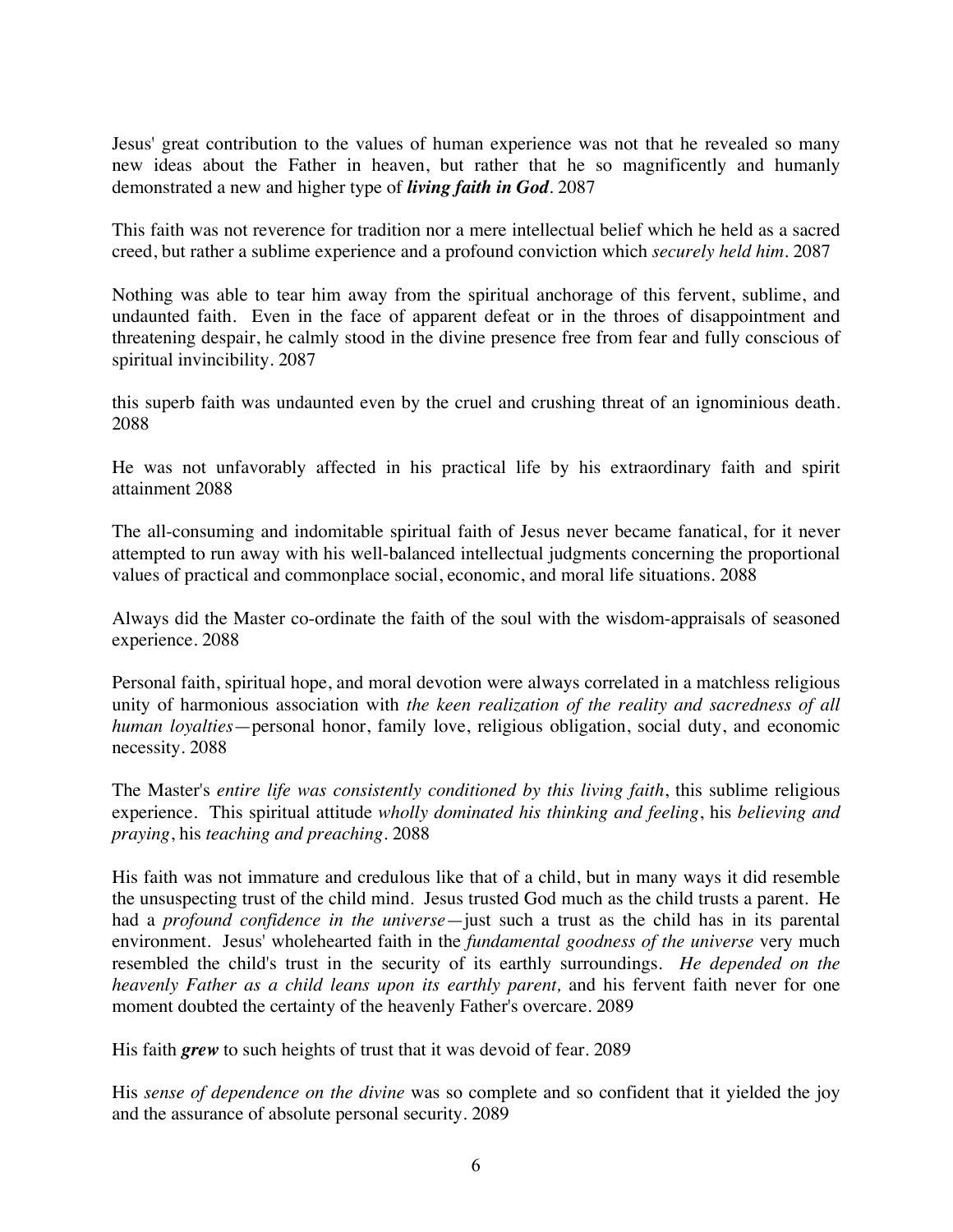Jesus does not require his disciples to believe in him but rather to believe with him, *believe in the reality of the love of God* and *in full confidence accept the security of the assurance of sonship with the heavenly Father*. The Master *desires* that all his followers should *fully share his transcendent faith*. Jesus most touchingly challenged his followers, *not only to believe what he believed, but also to believe as he believed*. This is the full significance of his one supreme requirement, " Follow me. " 2089

Jesus' earthly life was devoted to one great purpose—doing the Father's will, living the human life religiously and *by faith*. 2090

He made robust and manly decisions, courageously faced manifold disappointments, resolutely surmounted extraordinary difficulties, and unflinchingly confronted the stern requirements of duty. It required *a strong will and an unfailing confidence* to *believe what Jesus believed and as he believed*. 2090

To "follow Jesus" means to personally *share his religious faith* and to enter into the spirit of the Master's life of unselfish service for man.

Religion implies that the superworld of spirit nature is cognizant of, and responsive to, the fundamental needs of the human world. In its true essence religion is a faith-trust in the goodness of God. 40

It should not be the aim of kingdom believers literally to imitate the outward life of Jesus in the flesh but rather to share his faith; to **trust God as he trusted God** and to believe in men as he believed in men. 2090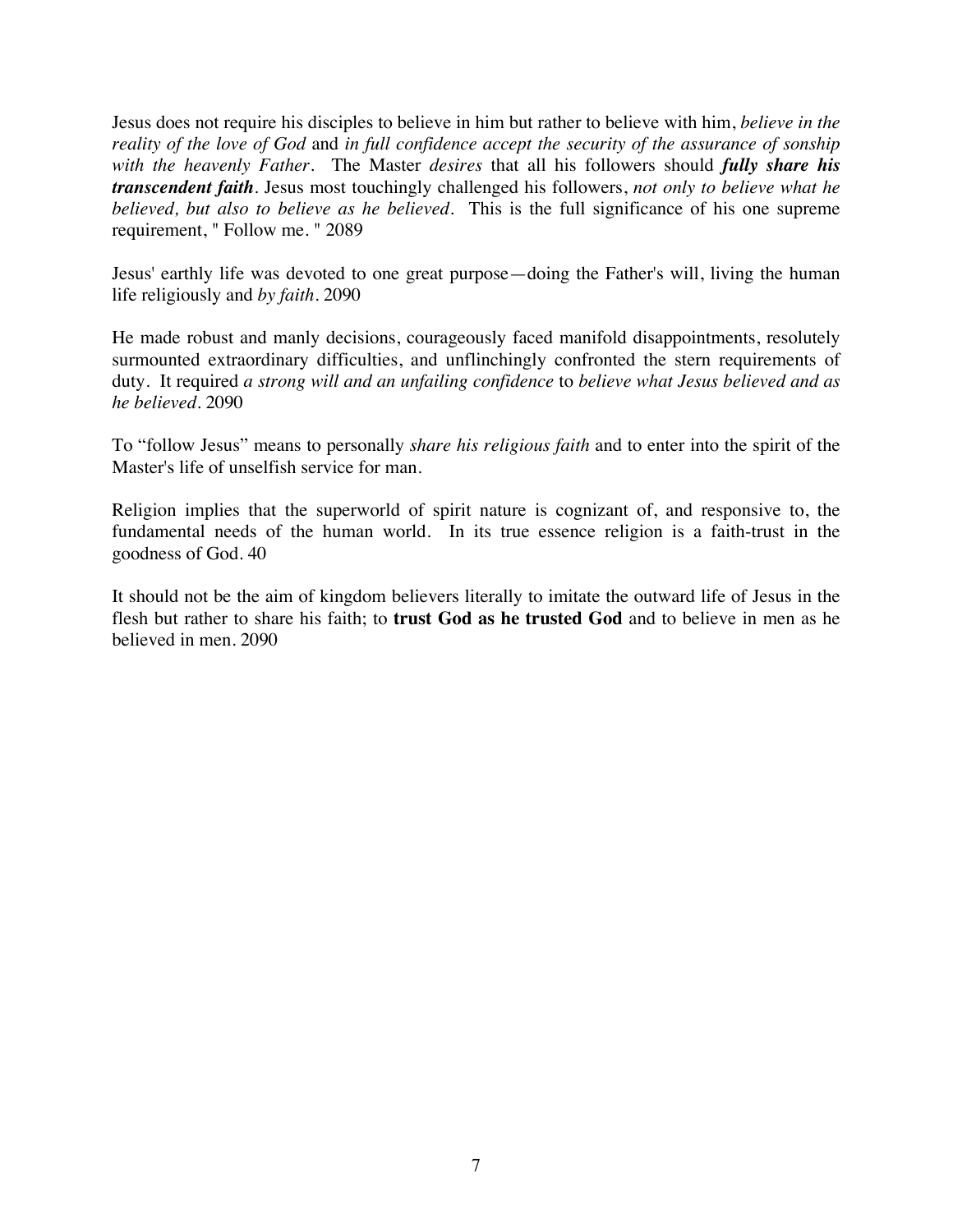## **3. FRIENDLY UNIVERSE**

*the circumstances of life constitute a divine dispensation working along with the children of men*.

The real universe is friendly to every child of the eternal god. 1477

I am absolutely assured that the entire universe is friendly to me—this all-powerful truth I insist on believing with a wholehearted trust in spite of all appearances to the contrary. 1469

An unshakable faith in a lawful and friendly universe. 1574

Religion implies that the superworld of spirit nature is cognizant of, and responsive to, the fundamental needs of the human world. In its true essence religion is a faith-trust in the goodness of God. 40

He sought to make it clear that the world is not to be regarded as an enemy; that the circumstances of life constitute a divine dispensation working along with the children of men. 1579

## **HEART'S DESIRES**

*If any creature will worship me, I will hear his prayer and grant the desire of his heart.* 

Said Jesus: "Let your supreme delight be in the character of God and he shall surely give you the sincere desires of your heart. Commit your way to the Lord, trust in him, and he will act." 1639

I am going to practice worshipping God by learning how to do the will of God on earth; that is, I am going to do my best to treat each of my fellow mortals just as I think God would like to have him treated. And when we live this sort of a life in the flesh, we may ask many things of God, and he will give us the desire of our hearts that we may be the better prepared to serve our fellows. 1454

Although I am great and supreme, still I have regard for the prayer of the poorest man. If any creature will worship me, I will hear his prayer and grant the desire of his heart. 1451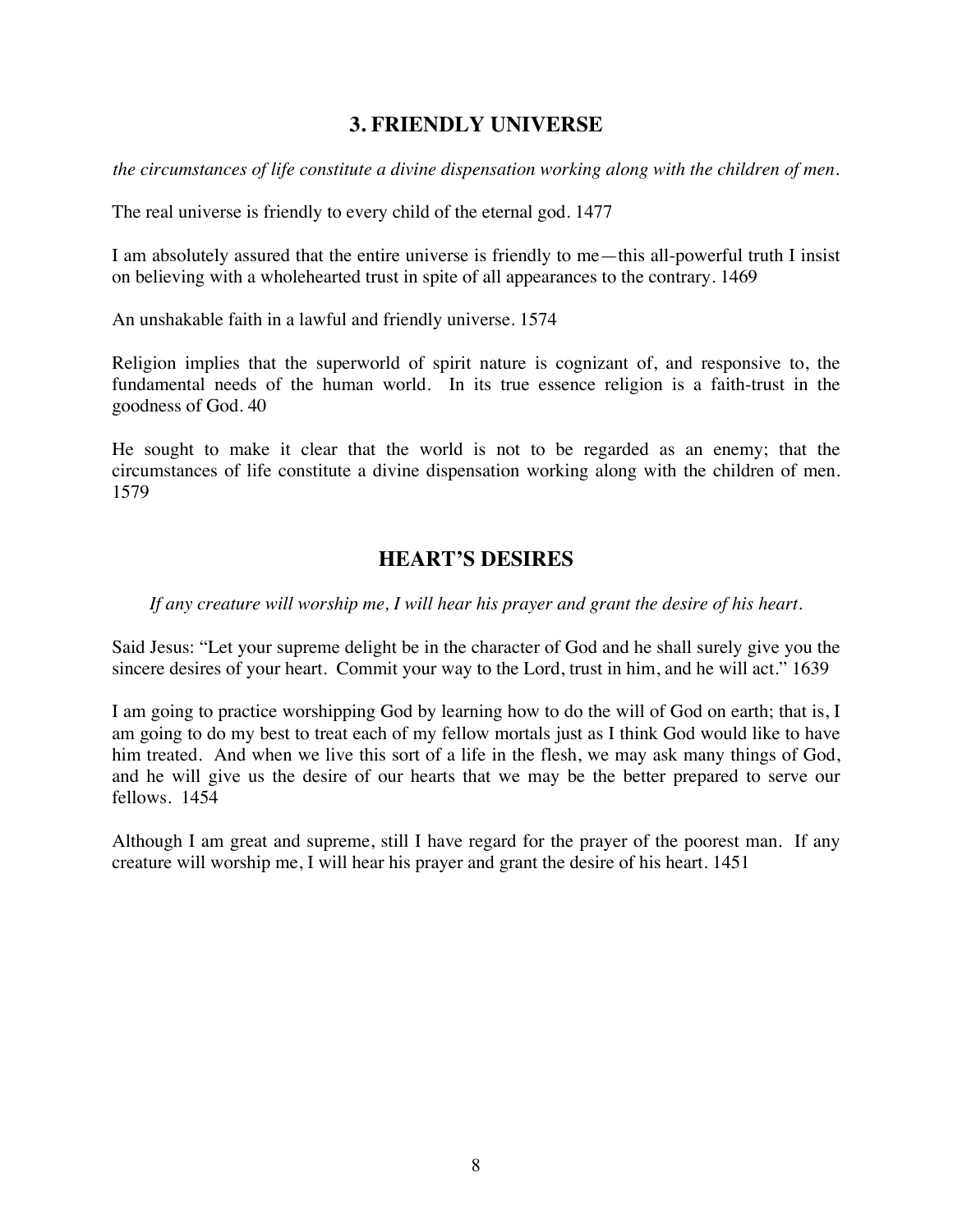## **4. COURAGE AND FEAR**

#### *"Be of good courage!"*

#### *"Fear not!"*

His courage was magnificent, but never foolhardy. His watchword was, "Fear not." His bravery was lofty and his courage often heroic. But his courage was linked with discretion and controlled by reason. 1103

It was courage born of faith, not the recklessness of blind presumption. He was truly brave but never audacious. 1103

#### **settle down to the courageous practice of facing the facts of life.** 1475

From this day on purpose to be a real man, a man determined to face life bravely and intelligently. 1475

Be of Good Courage. 1102

His courage was equaled only by his patience. 1103

face facts and adjust them to ideals 1779

face difficulties and uncertainties without fear 555

Only a brave person is willing honestly to admit and fearlessly to face what a sincere and logical mind discovers. 1773

to exhibit indomitable courage in the face of immensity 291

Fear not, for I am with you. 1449

courage was the very *heart* of his teachings. 1582

Since God is our strong friend, we need have no more fear. 1448

He bears up bravely when his plans are thwarted and his purposes temporarily defeated. 1405

He made robust and manly decisions 2090

He…*courageously faced* manifold disappointments 2090

This worshipful practice of your Master brings…that courage which enables one *bravely to face one's problems*; that self-understanding which obliterates debilitating fear; and that consciousness of union with divinity which equips man with the assurance that enables him to dare to be Godlike. 1774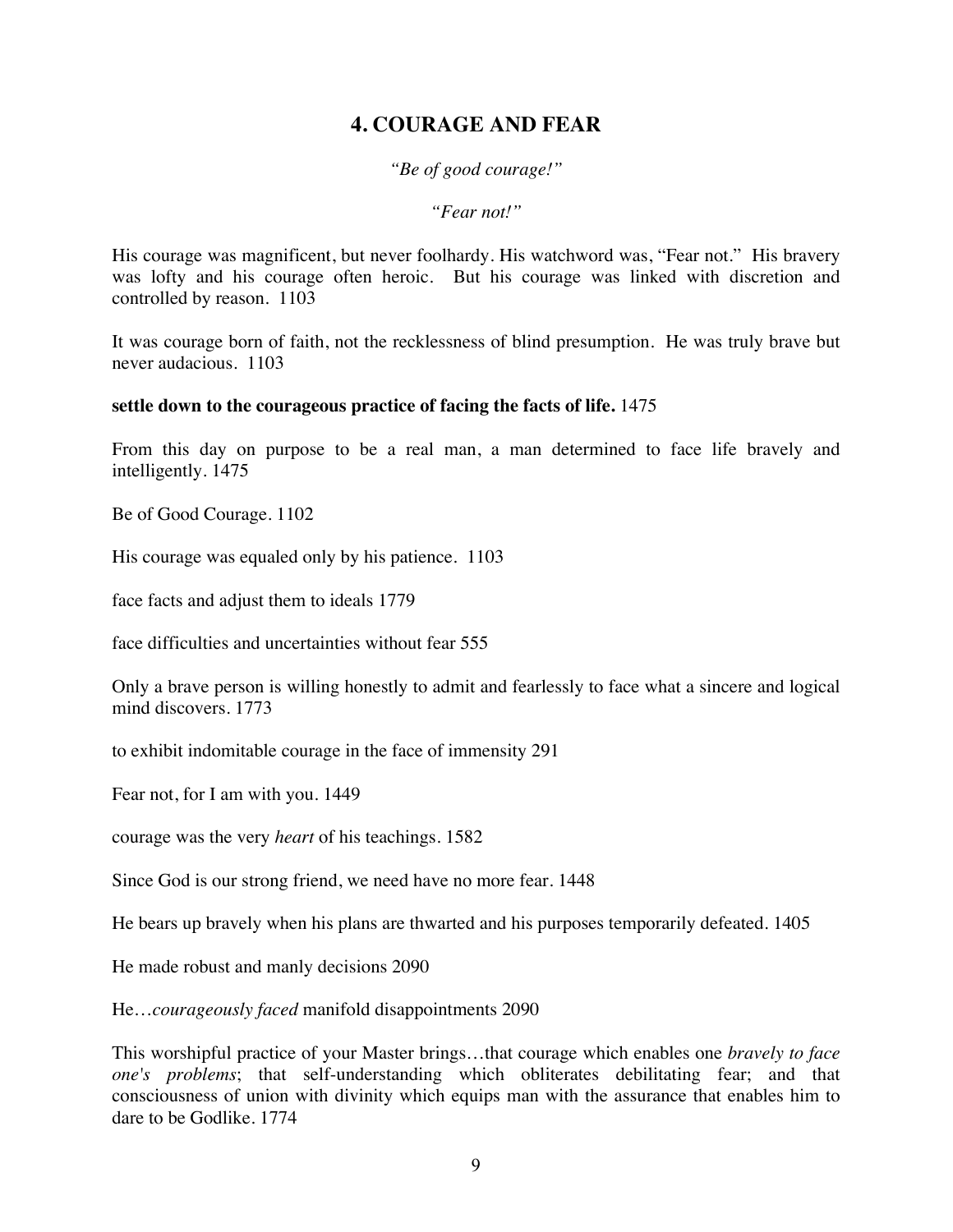## **5. GOOD CHEER AND COMFORT**

*"Be of Good Cheer."* 

Much of man's sorrow is born of the disappointment of his ambitions and the wounding of his pride. Although men owe a duty to themselves to make the best of their lives on earth, having thus sincerely exerted themselves, they should cheerfully accept their lot and exercise ingenuity in *making the most of that which has fallen to their hands*. All too many of man's troubles take origin in the fear soil of his own natural heart. 1674

This man of Galilee was not a man of sorrows; *he was a soul of gladness*. Always was he saying, *"Rejoice and be exceedingly glad."* 1103

He was gladsome but at the same time humble. 1103

In the old order, you fasted and prayed, as the new creature of the rebirth of the spirit, you are taught to *believe and rejoice*. 1609

Jesus spoke comforting words to him and quoted the olden Hebrew proverb: "A man's gifts makes room for him and brings him before great men." 1478

Consider the lilies, how they grow; they toil not neither do they spin; yet, I say to you, even Solomon in all his glory was not arrayed like one of these. If God so clothes the grass in the field, which is alive today and tomorrow is cut down and cast into the fire, how much more shall he clothe you, the ambassadors of the heavenly Kingdom. O you of little faith! When you wholeheartedly devote yourselves to the proclamation of the gospel of the Kingdom, you should not be of doubtful minds concerning the support of your selves or the families you have forsaken. If you give your lives truly to the gospel, you shall live by the gospel. If you are only believing disciples, you must earn your own bread and contribute to the sustenance of all who teach and preach and heal. If you are anxious about your bread and water, wherein are you different from the nations of the world who so intelligently seek such necessities? Devote yourselves, to your work, believing that both the Father and I know that you have need of all these things*. Let me assure you once and for all that if you dedicate your lives to the work of the Kingdom, all your real needs shall be supplied. Seek the greater thing, and the lesser will be found therein; ask for the heavenly, and the earthly shall be included. The shadow is certain to follow the substance.* 1823

Our God is the Lord of life and the Comforter of all men; 1448

Jesus was *consistently cheerful*, notwithstanding he sometimes drank deeply of the cup of human sorrow. 1102

Be faithful and earnest and, withal, cheerful 555

you must know how to lose cheerfully 1779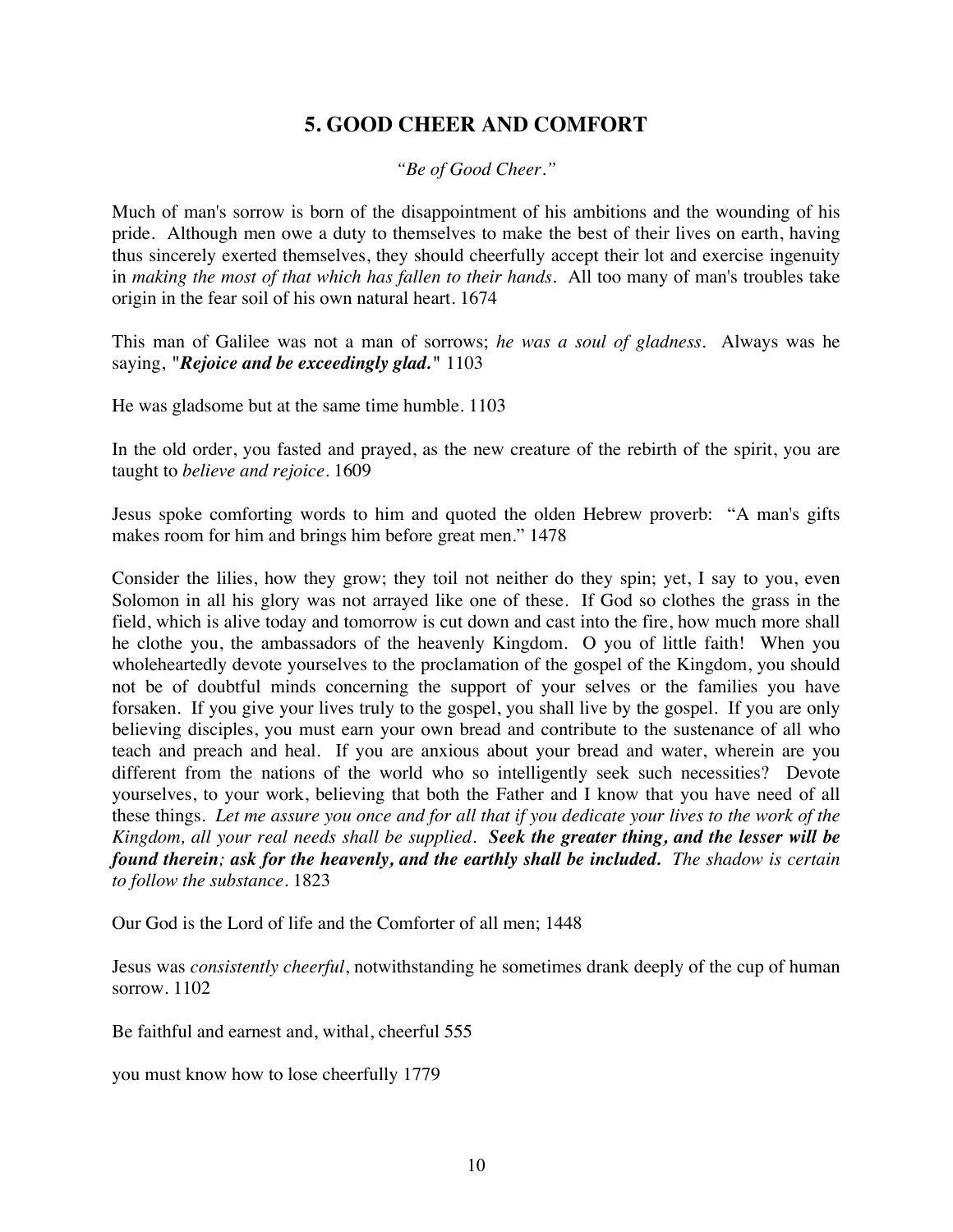#### **6. ENERGY**

*"vitalize us with your infinite energy"*

God is the great source of energy. 1448

He is our…vigor of soul and body. 1450

Let us long meditate on the adorable and divine Vivifier; 1448

Thought Adjusters do not require energy intake; they are energy, energy of the highest and most divine order. 1183

The consciousness of sonship with God should quicken the entire life service of every man, woman, and child who has become the possessor of such *a mighty stimulus to all of the inherent powers of a human personality*. 1931

He has very nearly mastered the technique of *utilizing the energy of the spiritual drive* to turn the mechanism of material achievement. 1405

The effort toward maturity necessitates work, and work requires energy. Whence the power to accomplish all this? Jesus has taught us that God lives in man; then how can we induce man to release these soul-bound powers of divinity and infinity? Whence then comes the energy to do these great things? 1777

Look to your Master. Even now he is out in the hills taking in power while we are here giving out energy. The secret of all this problem is wrapped up in spiritual communion, in worship. From the human standpoint it is a question of combined meditation and relaxation. Meditation makes the contact of mind with spirit; relaxation determines the capacity for spiritual receptivity. And this interchange of strength for weakness, courage for fear, the will of God for the mind of self, constitutes worship. At least, that is the way the philosopher views it. 1777

When these experiences are frequently repeated, they crystallize into habits, strength-giving and worshipful habits, and such habits eventually formulate themselves into a spiritual character, and such a character is finally recognized by one's fellows as a mature personality. These practices are difficult and time-consuming at first, but when they become habitual, they are at once restful and time-saving. The more complex society becomes, and the more the lures of civilization multiply, the more urgent will become the necessity for God-knowing individuals to form such protective habitual practices designed to conserve and augment their spiritual energies. 1777

In this habit of Jesus going off so frequently by himself to *commune with the Father* in heaven is to be found *the technique*…of gathering strength and wisdom for the ordinary conflicts of living 1774

[and] also of appropriating the energy for the solution of the higher problems of a moral and spiritual nature. 1774

The divine Spirit is the source of continual ministry and encouragement to the children of men.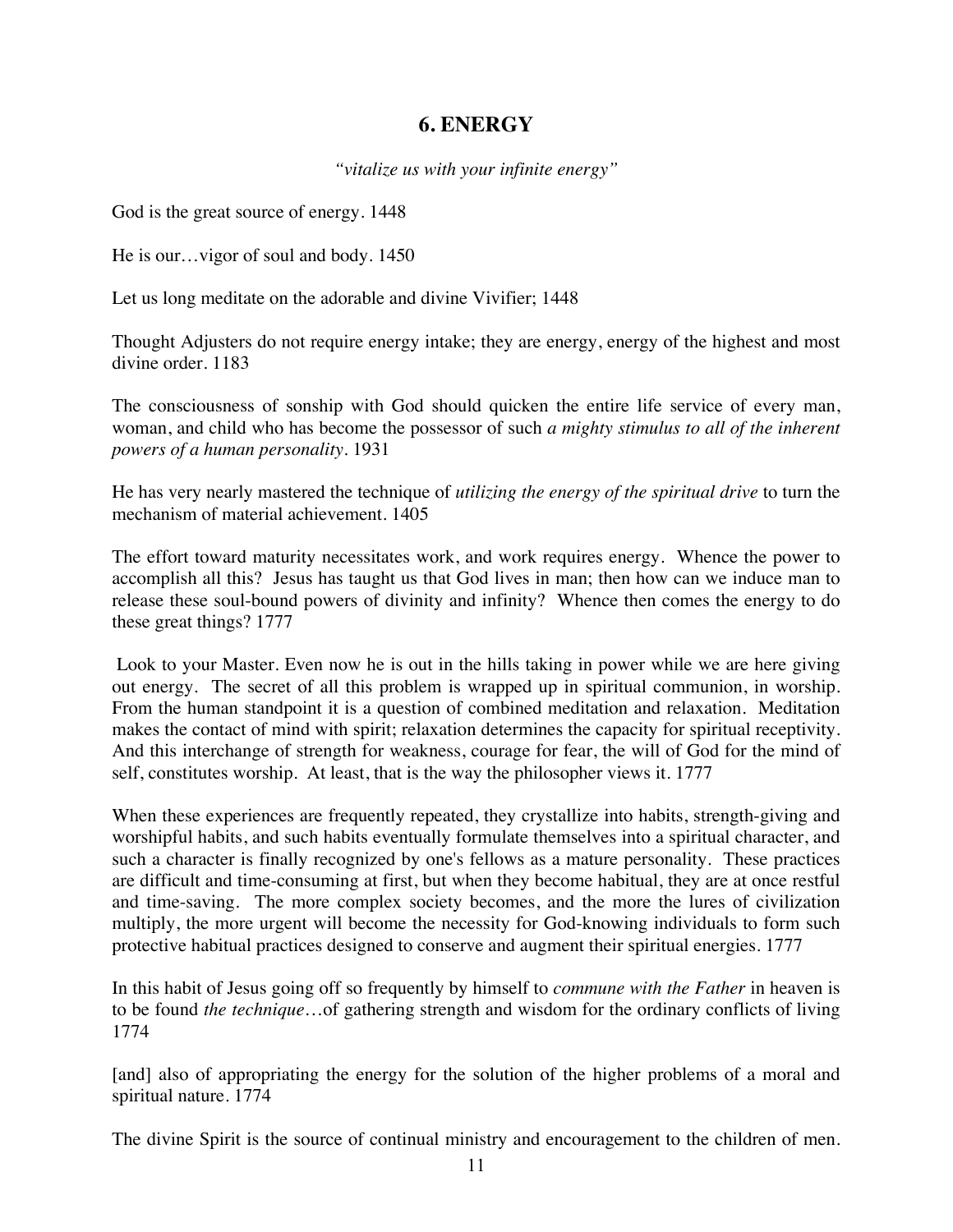Your power and achievement is "according to his mercy, through the renewing of the Spirit." Spiritual life, like physical energy, is consumed. Spiritual effort results in relative spiritual exhaustion. The whole ascendant experience is real as well as spiritual; therefore, it is truly written, "It is the Spirit that quickens, the Spirit gives life." 380

The joy of this outpoured spirit [of Truth], when it is consciously experienced in human life, is a tonic for health, a stimulus for mind, and an unfailing energy for the soul. 2065

Train your memory to hold in sacred trust the strength-giving and worth-while episodes of life. 1779

moral power and spiritual energy are mighty forces which may be utilized in dealing with difficult social situations and in solving intricate economic problems. 1739

Isolation tends to exhaust the energy charge of the soul. Association with one's fellows is essential to the renewal of the zest for life 1776

Harness your energies and bridle your passions; be calm while you await the majestic unfolding of an endless career of progressive adventure and thrilling discovery. 2076

All are volunteers, giving themselves to the work of assisting their fellows in the achievement of thought change and mind rest, for such attitudes are most helpful in recuperating depleted energies. 548

Divine rest is associated with the technique of spiritual energy intake. 505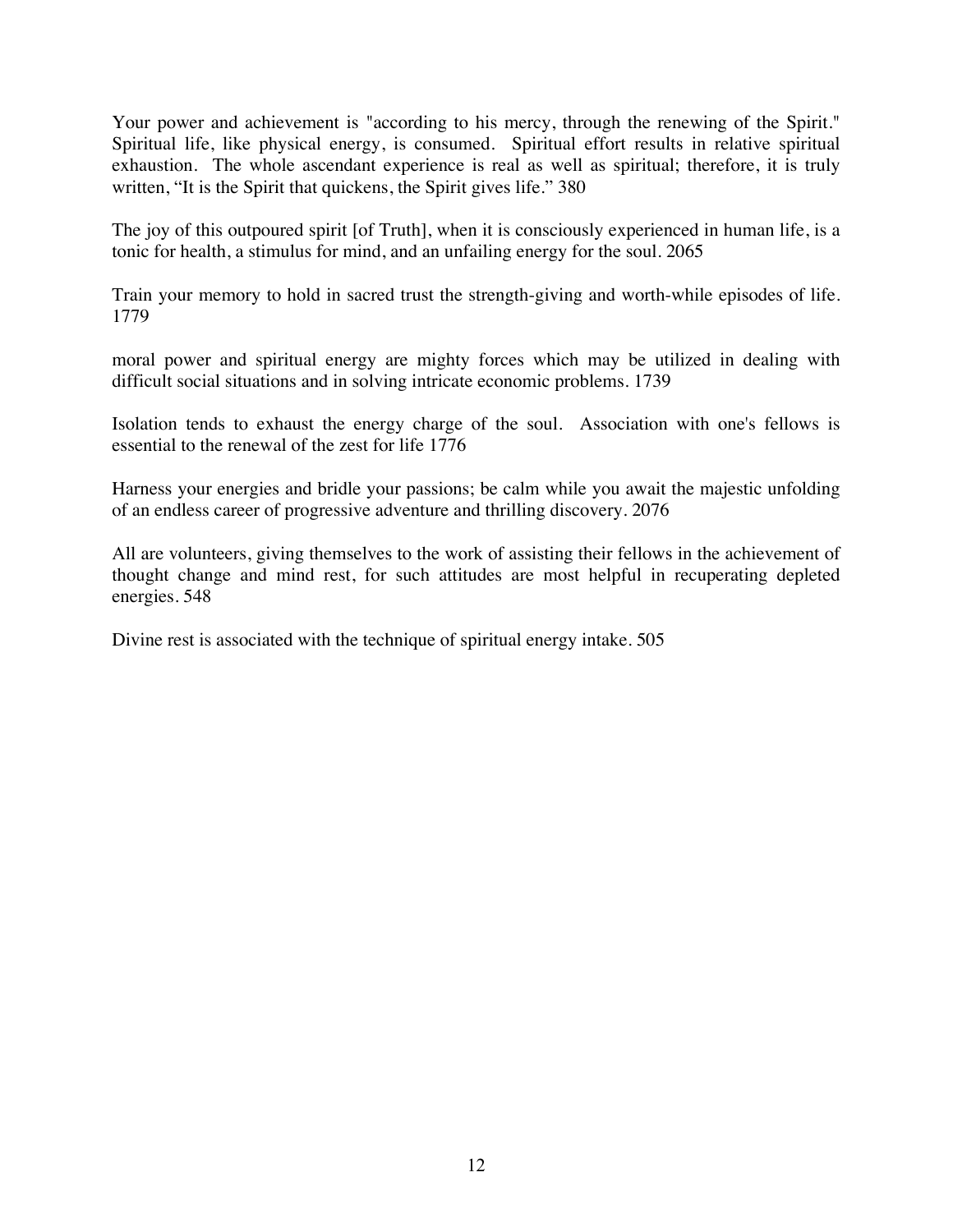## **7. THE FATHER'S PROVISION AND OVERCARE**

*"the certainty of the heavenly Father's overcare*"

I am the Father of mercies and the God of all comfort. 38

as a father, a real father, a true father, loves his children, so the Universal Father loves and forever seeks the welfare of his created sons and daughters. 40

True fathers take great pleasure in providing for the needs of their children. 1603

Although the divine indwellers are chiefly concerned with your spiritual preparation for the next stage of the never-ending existence they are also *deeply interested in your temporal welfare and in your real achievements on earth*. *They are delighted to contribute to your health, happiness and true prosperity.* They are not indifferent to *your success in all matters of planetary achievement* which are not inimical to your future life of eternal progress. 1204

Jesus' teaching to trust in the overcare of the heavenly Father 1579

And then in accordance with your mortal wisdom minister to the physical well-being and material comfort of your brothers in the flesh. 1328

No good thing will God withhold from those who walk uprightly. 1445

The Lord is faithful; he keeps his word with those who serve him; the just shall live by his faith. 1445

I will trust in the Lord with all my heart; I will not lean upon my own understanding. In all my ways I will acknowledge him, he shall direct my paths. 1445

Many are the afflictions of the righteous man, but the Lord delivers him out of them all. Commit your way to the Lord—trust him—and he will bring it to pass. 1445

He who dwells in the secret place of the Most High shall abide under the shadow of the Almighty. 1445

the fundamental goodness of the universe 2089

The richness of the goodness of God leads erring man to repentance. 41

He is man's all powerful benefactor. 41

the Lord hears the cry of the needy, and he will regard the prayer of the destitute. 1639

The Lord is my shepherd; I shall not want. 1445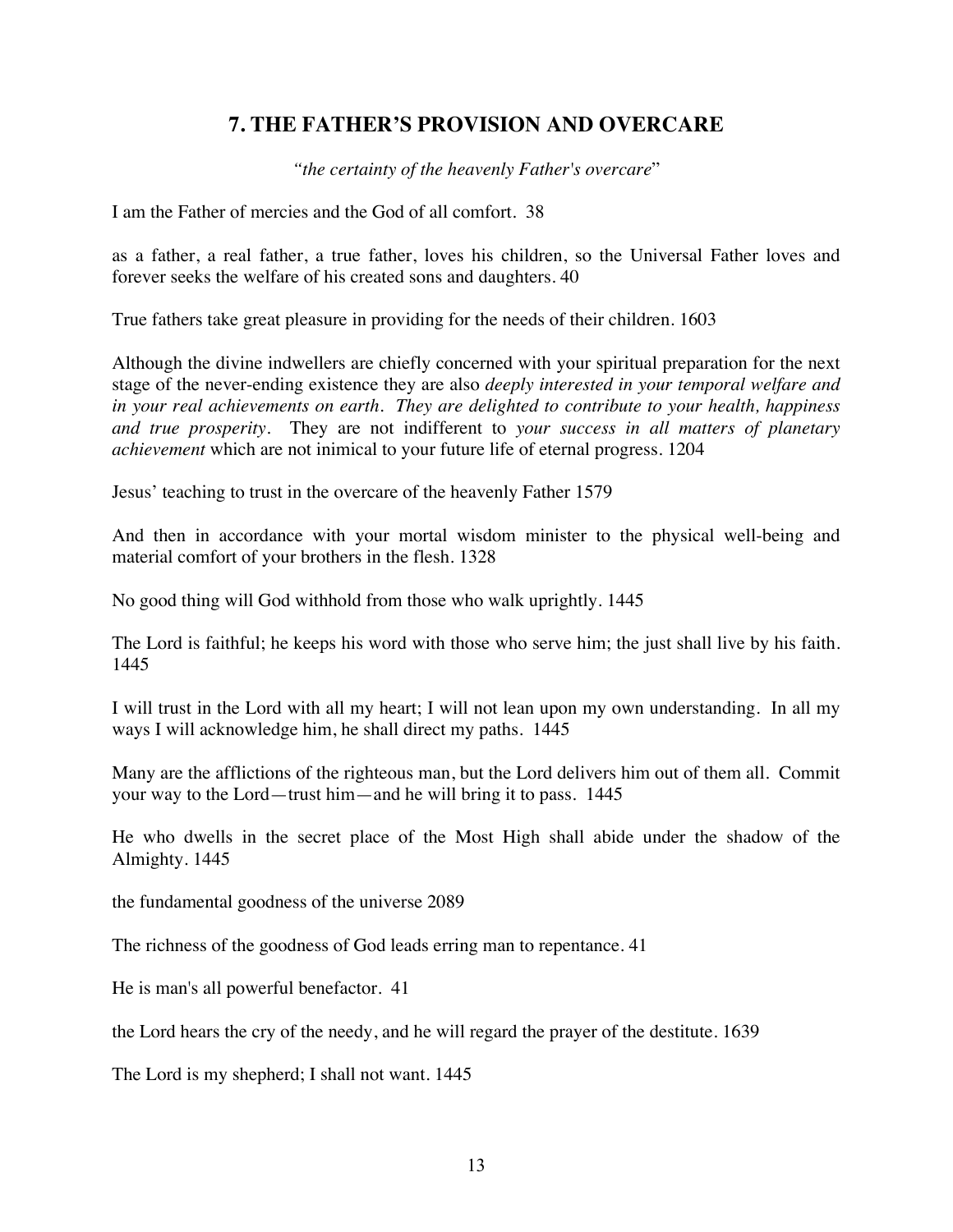#### **8. THE PROBLEMS OF LIFE**

#### *"Be not apprehensive concerning the problems of your earthly existence"*

The wise and effective solution of any problem demands that the mind shall be free from bias, passion and all other purely personal prejudices which might interfere with the disinterested survey of the actual factor that go to make up the problem presenting itself for solution. 1773

The solution of life problems requires courage and sincerity. 1773

Successful living is nothing more or less than the art of the mastery of dependable techniques for solving common problems. The first step in the solution of any problem is to locate the difficulty, to isolate the problem, and frankly to recognize its nature and gravity. The great mistake is that, when life problems excite our profound fears, we refuse to recognize them. Likewise, when the acknowledgment of our difficulties entails the reduction of our longcherished conceit, the admission of envy, or the abandonment of deep-seated prejudices, the average person prefers to cling to the old illusions of safety and to the long-cherished false feelings of security. Only a brave person is willing honestly to admit and fearlessly to face what a sincere and logical mind discovers. 1773

moral power and spiritual energy are mighty forces which may be utilized in dealing with difficult social situations and in solving intricate economic problems. 1739

But the greatest of all methods of problem solving I have learned from Jesus, your Master. I refer to that which he so consistently practices and which he has so faithfully taught you, the isolation of worshipful meditation. In this habit of Jesus going off so frequently by himself to commune with the Father in heaven is to be found the technique, not only of gathering strength and wisdom for the ordinary conflicts of living, but also of appropriating the energy for the solution of the higher problems of a moral and spiritual nature. 1774

This worshipful practice of your Master brings that relaxation which renews the mind; that illumination which inspires the soul; that courage which enables one bravely to face one's problems; that self-understanding which obliterates debilitating fear; and that consciousness of union with divinity which equips man with the assurance that enables him to dare to be Godlike. The relaxation of worship, or spiritual communion as practiced by the Master relieves tension, removes conflicts, and mightily augments the total resources or personality. 1774

And Jesus said: "Be not constantly overanxious about your common needs. Be not apprehensive concerning the problems of your earthly existence, but in all these things by prayer and supplication, with the spirit of sincere thanksgiving, let your needs be spread out before your Father who is in heaven." Then he quoted from the scriptures: "I will praise the name of God with a song and will magnify him with thanksgiving. And this will please the Lord better than sacrifice of an ox or bullock with horns and hoofs." 1640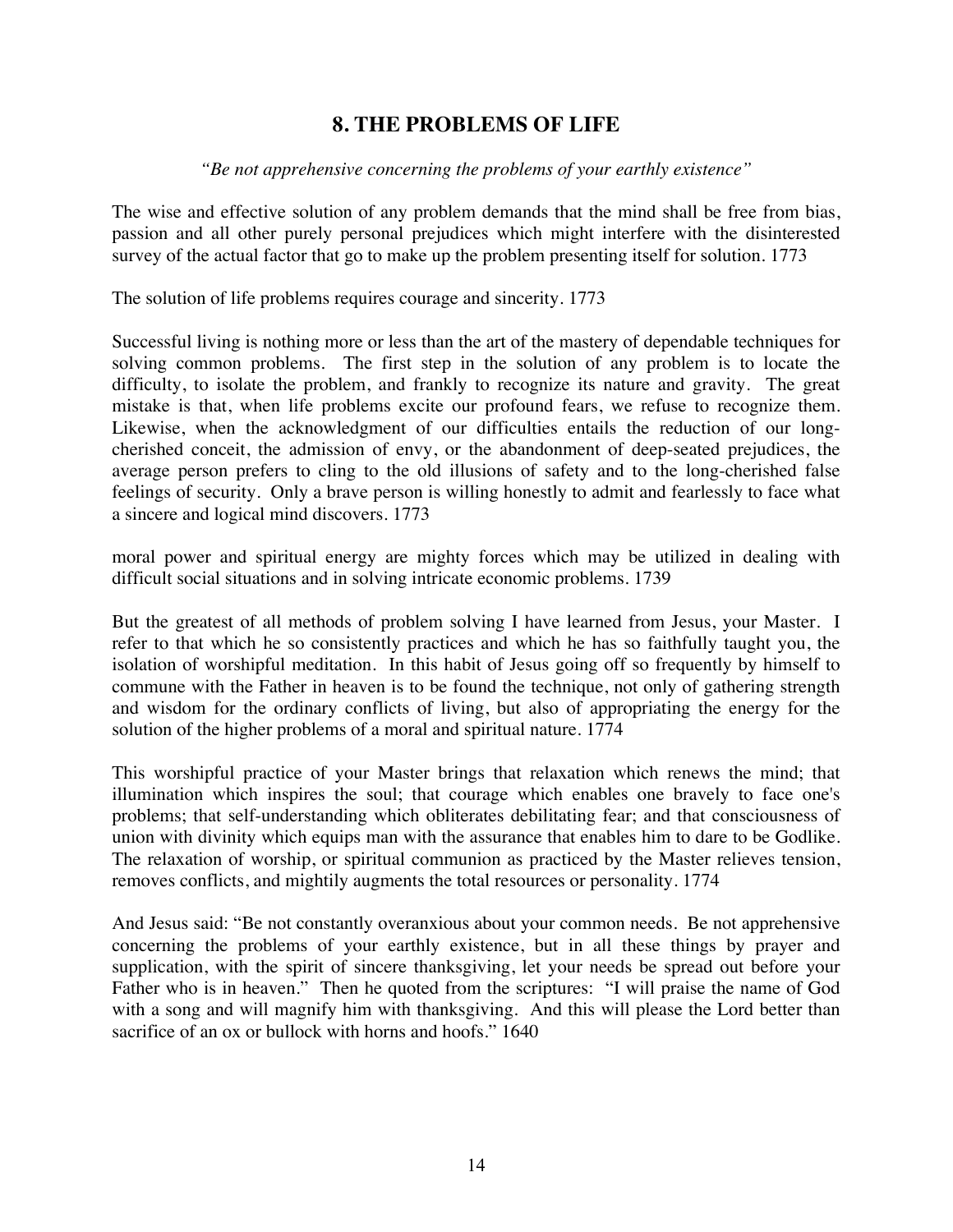#### **9. WORK**

*"Whatsoever your hand finds to do, do that with all your might."*

Nothing can take precedence over the work of your status sphere—this world or the next. Very important is the work of preparation for the next higher sphere, but nothing equals the importance of the work of the world in which you are actually living. 555

Jesus' teaching to trust in the overcare of the heavenly Father was not a blind and passive fatalism. He quoted with approval, on this afternoon, an old Hebrew saying: "He who will not work shall not eat." He pointed to his own experience as sufficient commentary on his teachings.

Life is but a day's work—do it well. 556

The ascendant life is about equally divided between work and play—freedom from assignment. 547

## **MAKING A LIVING**

#### *"It is the Father's will that mortal man should work consistently and persistently toward the betterment of his estate on earth."*

While you have an eye single to the attainment of eternal realities, you must make provision for the necessities of temporal living. While the spirit is our goal, the flesh is a fact. Occasionally the necessities of living may fall into our hands by accident, but in general, we must intelligently work for them. *The two major problems of life are: making a temporal living* and the achievement of eternal survival. And even *the problem of making a living requires religion for its ideal solution*. These are both highly personal problems. 1778

The essentials of the temporal life, as I see them are: 4. Wealth—the goods of life 1778

It requires intelligence to secure one's share of the desirable things of life. 1779

Barring the occasional and accidental acquirement of wealth, the material rewards of the temporal life are found to flow in certain well-organized channels, and only those who have access to these channels may expect to be well rewarded for their temporal efforts. 1779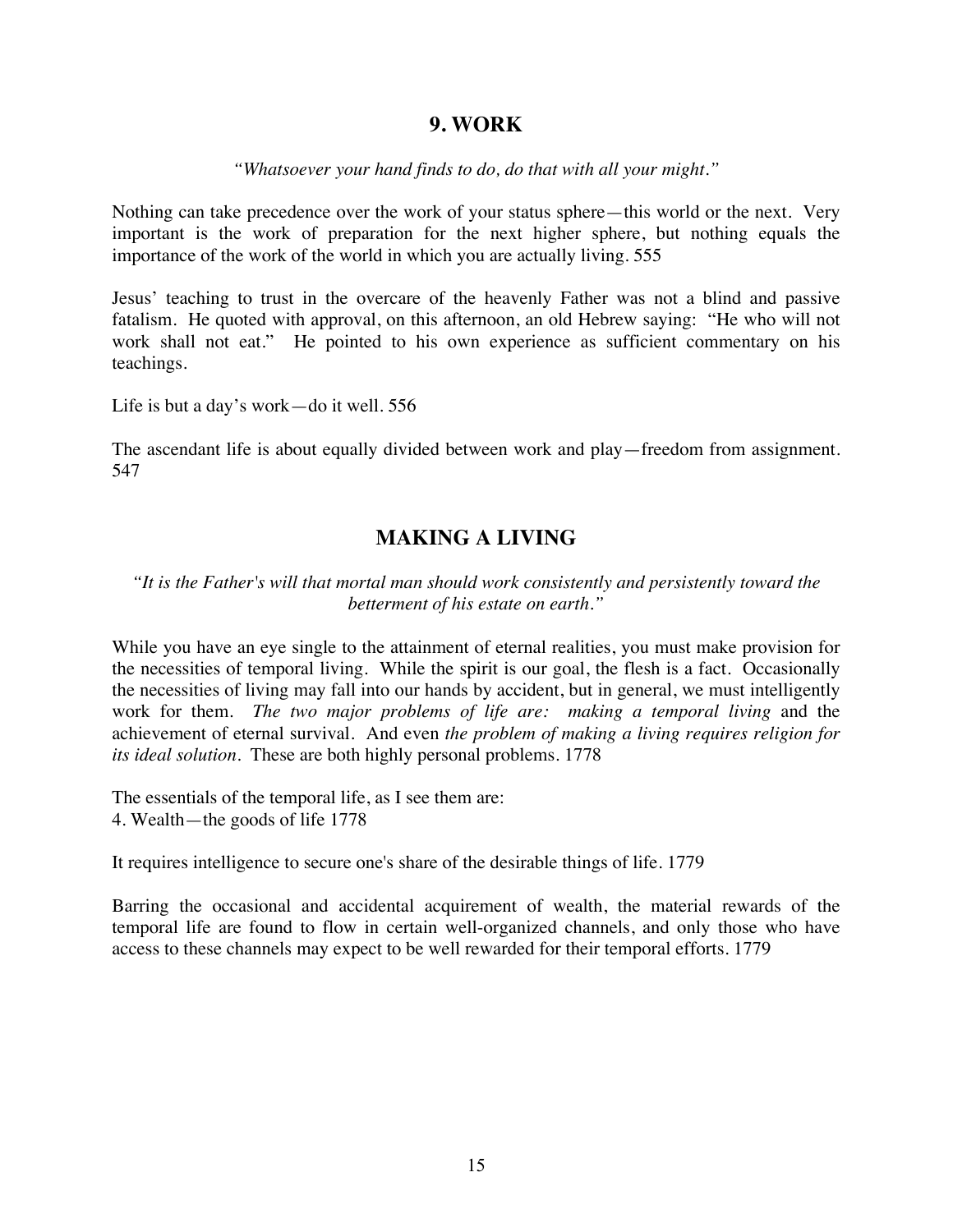## **10. WEALTH AND PROSPERITY**

#### *Culture is never developed under conditions of poverty; leisure is essential to the progress of civilization.*

But the Father requires that the affections of his children be pure and undivided. Whatever thing or person comes between you and the love of the truths of the kingdom must be surrendered. If one's wealth does not invade the precincts of the soul, it is of no consequence in the spiritual life of those who would enter the kingdom. 1803

It requires intelligence to secure one's share of the desirable things of life. It is wholly erroneous to suppose that faithfulness in doing one's daily work will insure the rewards of wealth. Barring the occasional and accidental acquirement of wealth, the material rewards of the temporal life are found to flow in certain well-organized channels, and only those who have access to these channels may expect to be well rewarded for their temporal efforts. Poverty must ever be the lot of all men who seek for wealth in isolated and individual channels. Wise planning therefore, becomes the one thing essential to worldly prosperity. Success requires not only devotion to one's work, but also that one should function as a part of some one of the channels of material wealth. If you are unwise, you can bestow a devoted life upon your generation without material reward; if you are an accidental beneficiary of the flow of wealth, you may roll in luxury even though you have done nothing worth-while for your fellow men. 1119

Before the dawn of early frugality and primitive industry the lot of the average tribe was one of destitution and real suffering. Early man had to compete with the whole animal world for his food. Competition-gravity ever pulls man down toward the beast level; poverty is his natural and tyrannical estate. Wealth is not a natural gift; it results from labor, knowledge, and organization. 773

The master regarded the wise investment of excess earnings as a legitimate form of insurance against future and unavoidable adversity. 1803

Forceful ambition, intelligent judgment, and seasoned wisdom are the essentials of material success.

The Father's plan has predicated finite progress on effort, creature achievement on perseverance 1266

I know that my brethren will prosper if they become imbued with the faith of the Immortal, even the faith that creates modesty, uprightness, wisdom, courage, knowledge, and perseverance. 144

Culture is never developed under conditions of poverty; leisure is essential to the progress of civilization. Individual character of moral and spiritual value may be acquired in the absence of material wealth, but a cultural civilization is only derived from those conditions of material prosperity which foster leisure combined with ambition. 907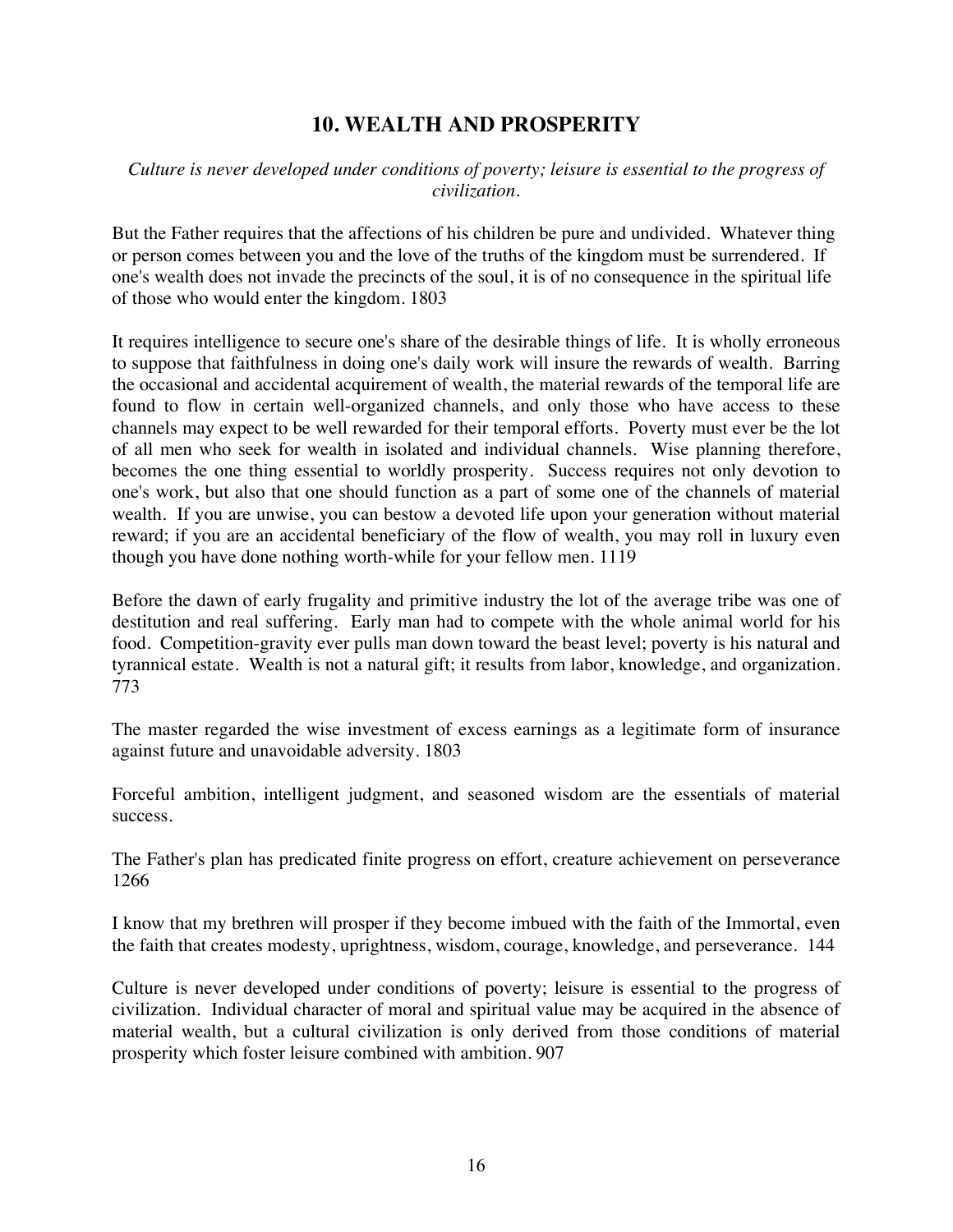## **11. DIFFICULTIES AND OBSTACLES**

*"In liaison with God nothing—absolutely nothing—is impossible."*

Universe difficulties must be met and planetary obstacles must be encountered as a part of the experience training provided for the growth and development, the progressive perfection of the evolving soul of mortal creatures. 1718

That, then, is the primary or elementary course which confronts the faith-tested and much traveled pilgrims of space. But long before reaching Havona these ascendant children of time have learned to *feast upon uncertainty*, to *fatten upon disappointment*, to *invigorate in the presence of difficulties,* to *exhibit indomitable courage in the face of immensity*, and to *exhibit unconquerable faith when confronted with the challenge of the inexplicable*. Long since the battle cry of these pilgrims became: *In liaison with God nothing--absolutely nothing--is impossible*. 291

God is our refuge and strength, a very present help in trouble. 1444

Difficulties may challenge mediocrity and defeat the fearful, but they *only stimulate the true children of the Most High*. 556

The Lord shall give you rest from your fear. Says the Lord: 'Fear not, for I am with you. Be not dismayed, for I am your God. I will strengthen you; I will help you; yes, I will uphold you with the right hand of my righteousness.' 1444

#### **AFFLICTION**

*"Many are the afflictions of the righteous man, but the Lord delivers him out of them all."*

The greatest affliction in the cosmos is never to have been afflicted. Mortals only learn wisdom by experiencing tribulation. 556

scores of afflicted found restoration of health and happiness as a result of the reconstructive power of the intense faith which impelled them to seek for healing. 1669

Many are the afflictions of the righteous man, but the Lord delivers him out of them all. Commit your way to the Lord—trust him—and he will bring it to pass. 1445

Mortals only learn wisdom by experiencing tribulation. 556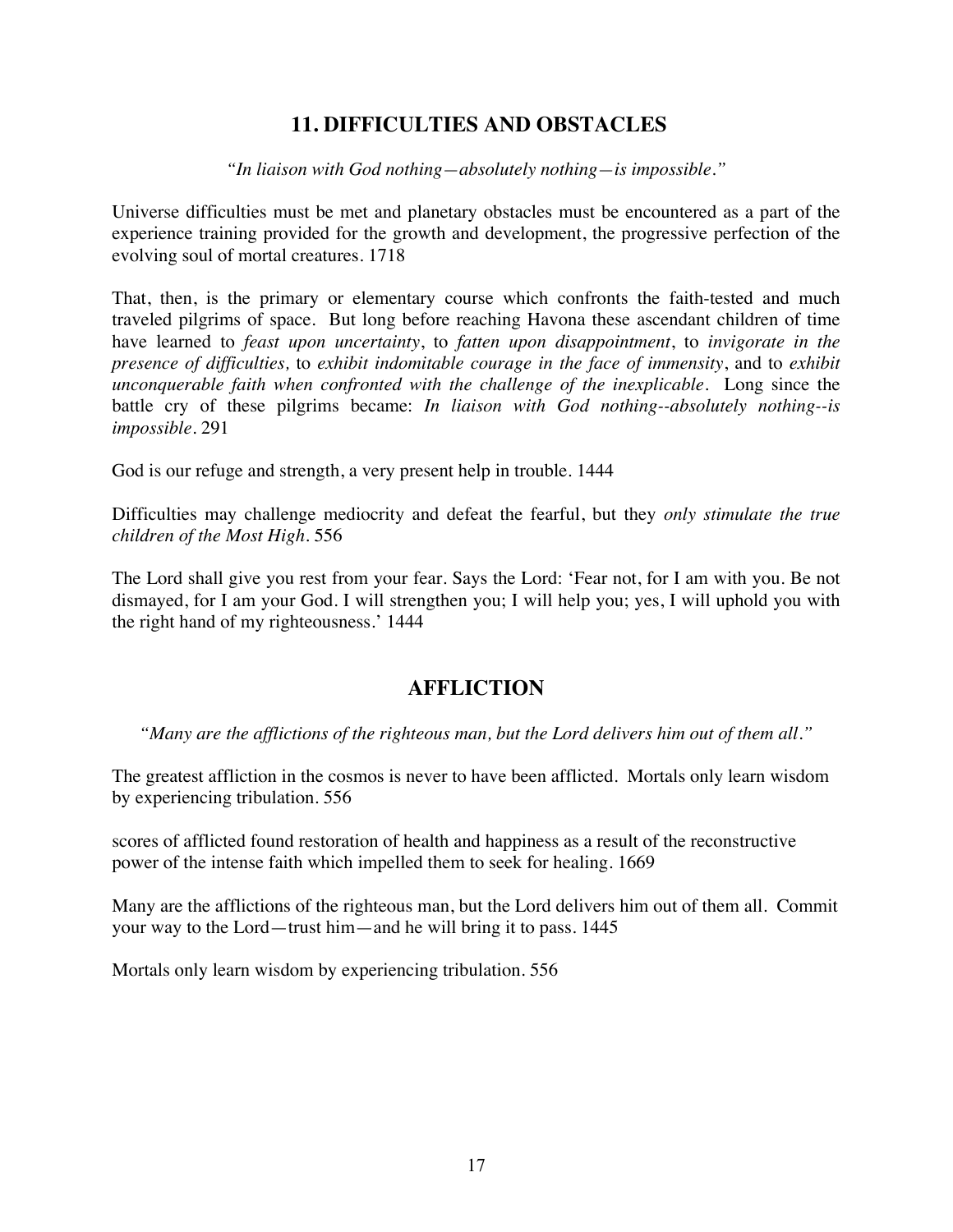## **12. ANXIETY, WORRY, PRESSURE**

*"Anxiety must be abandoned."*

And now, when you prepare to devote all your energies to the work of the kingdom be assured that the Father will not be unmindful of your needs. Seek first the Kingdom of God, and when you have found entrance thereto, all the things needful shall be added to you. Be not, therefore, unduly anxious for the morrow. Sufficient for the day is the trouble thereof. 1577

Let pressure develop stability and certainty. 555

accept challenges without complaint 555

What he preached against was not forethought but anxiety, worry. He taught the active and alert submission to God's will. In answer to many of their questions regarding frugality and thriftiness he simply called attention to his life as a carpenter, boat maker and fisherman, and to his careful organization of the twelve. He sought to make it clear that the world is not to be regarded as an enemy; that the circumstances of life constitute a divine dispensation working along with the children of God. 1579

Be not constantly overanxious about your common needs. Be not apprehensive concerning the problems of your earthly existence, but in all these things by prayer and supplication, with the spirit of sincere thanksgiving, let your needs be spread out before your Father who is in heaven.

## **POVERTY**

*"Poverty was just a part of the ritual of the mortification of the flesh"*

this new religious doctrine of renunciation appeared and tens of thousands of earnest souls began to court poverty. Property was regarded as a spiritual handicap. These notions of the spiritual dangers of material possession were widespreadly entertained in the times of Philo and Paul, and they have markedly influenced European philosophy ever since.

Poverty was just a part of the ritual of the mortification of the flesh which, unfortunately, became incorporated into the writings and teachings of many religions, notably Christianity. Penance is the negative form of this ofttimes foolish ritual of renunciation. 976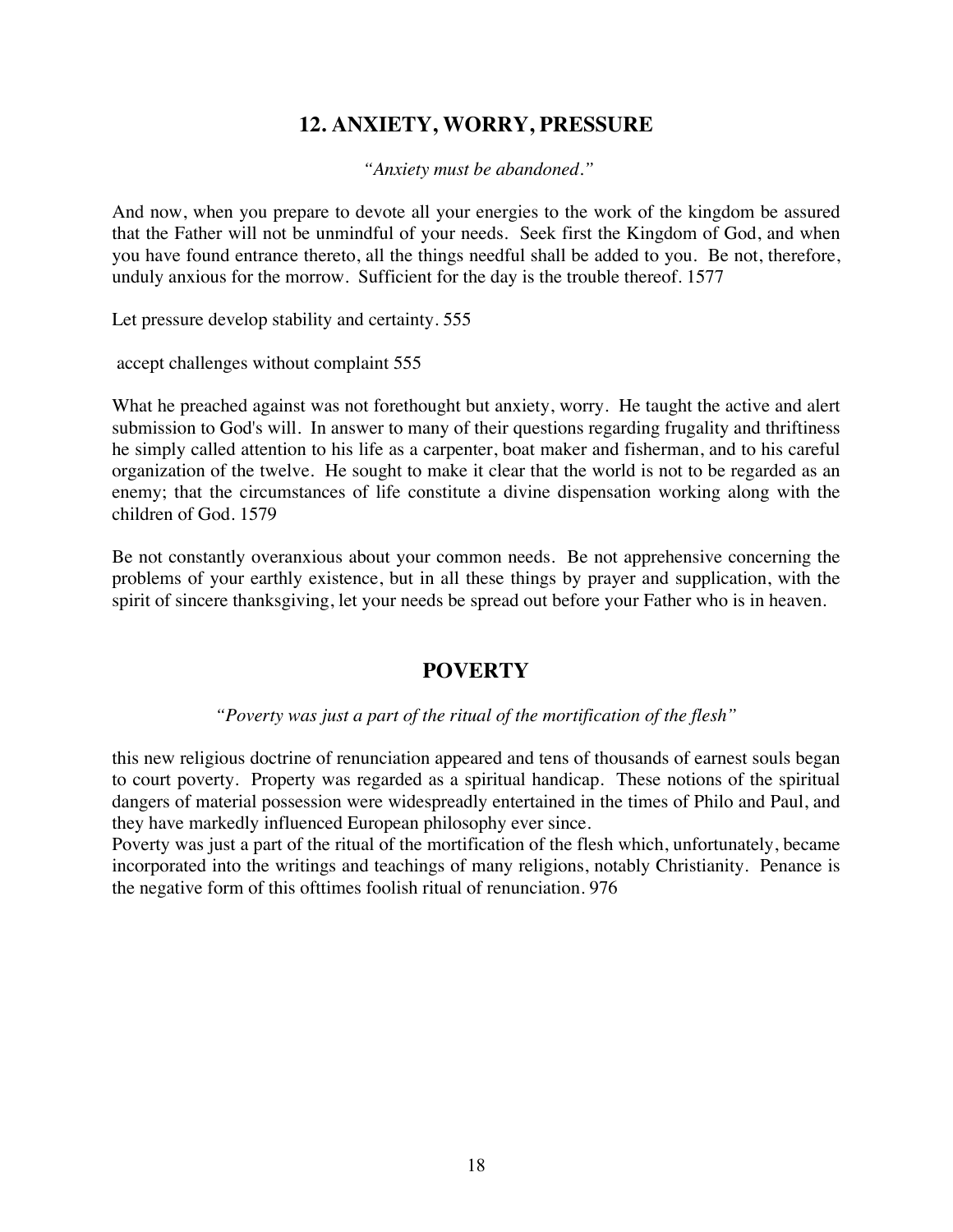#### **13. DISAPPOINTMENT**

*"He knows how to carry on in the face of disappointment."*

God is the illuminator of the gloomy and the power of those who are faint. 1448

Be not dismayed, for I am your God. 1445

Anxiety must be abandoned. The disappointments hardest to bear are those which never come. 557

And from them you will learn to suffer less through sorrow and disappointment, first, by making fewer personal plans concerning other personalities, and then, by accepting your lot when you have faithfully performed your duty. 555

Even as mortals, so have these angels been father to many disappointments, and they will point out that sometimes your most disappointing disappointments have become your greatest blessings. 555

Sometimes the planting of a seed necessitates its death, the death of your fondest hopes, before it can be reborn to bear the fruits of new life and new opportunity. 555

But long before reaching Havona these ascendant children of time have learned to…fatten upon disappointment 291

you must be fearless of disappointment. 1779

He was immune to disappointment 1102

He…courageously faced manifold disappointments 2090

you must know how to lose cheerfully 1779

Jesus is rapidly becoming a man, not just a young man, but an adult. He has learned well to bear responsibility. He knows how to carry on in the face of disappointment. He bears up bravely when his plans are thwarted and his purposes temporarily defeated. He is learning how to adjust his ideals of spiritual living to the practical demands of earthly existence. He is learning how to plan for the achievement of a higher and distant goal of idealism which he toils earnestly for the attainment of a nearer and immediate goal of necessity. He is steadily acquiring the art of adjusting his aspirations to the commonplace demands of the human occasion. He has very nearly mastered the technique of utilizing the energy of the spiritual drive to turn the mechanism of material achievement. He is slowly learning how to live the heavenly life, while he continues on with the earthly existence. More and more he depends upon the ultimate guidance of his heavenly Father while he assumes the fatherly role of guiding and directing the children of his earthly family. He is becoming experienced in the skillful wresting of victory from the very jaws of defeat; he is learning how to transform the difficulties of time into the triumphs of eternity. 1405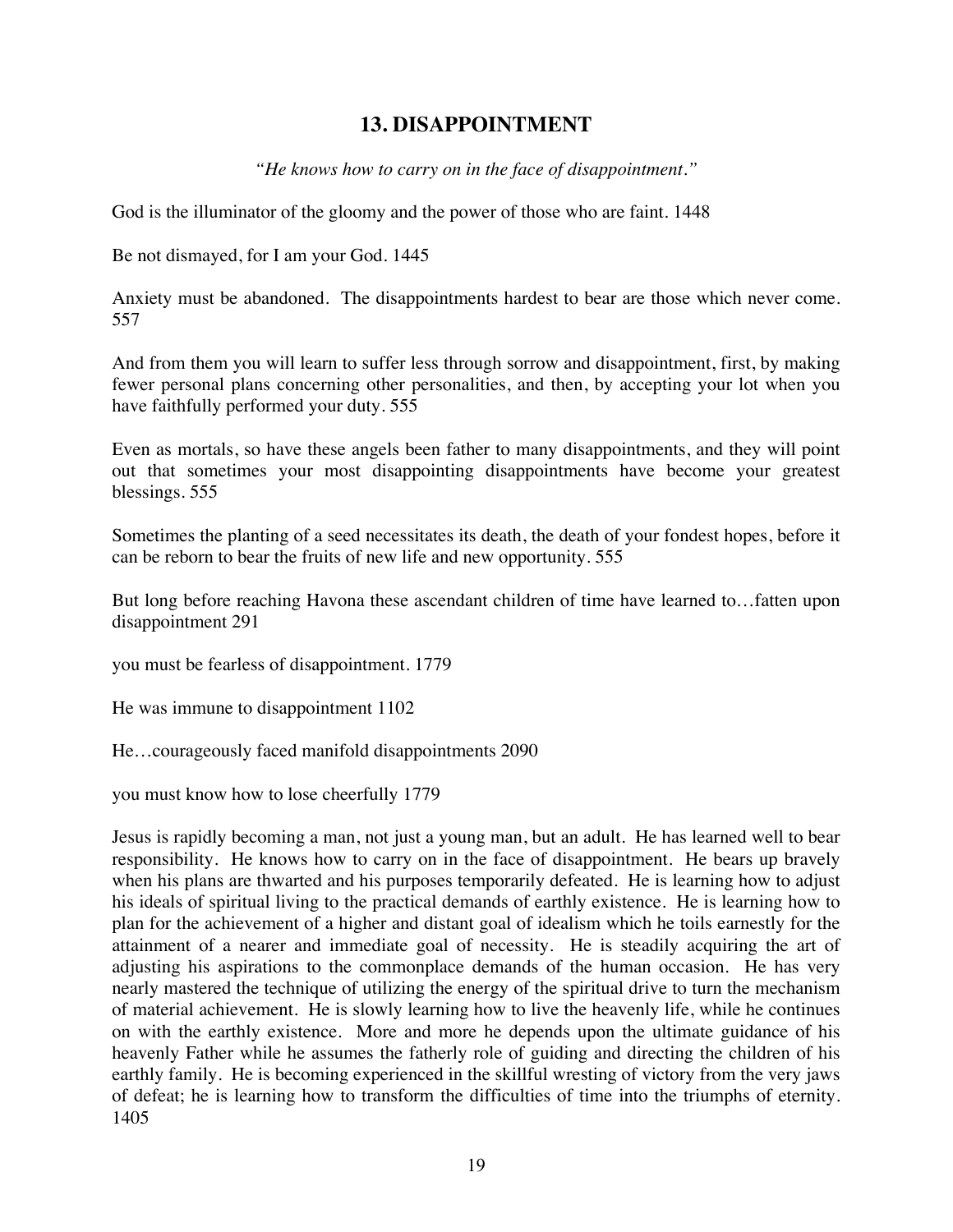## **14. FAILURE AND DEFEAT**

*"Failure is simply an educational episode"*

If you fail will you rise indomitably to try anew? 555

Failure is simply an educational episode—a cultural experiment in the acquirement of wisdom in the experience of the exploration of a universe. To such men defeat is but a new tool for the achievement of higher levels of universe reality. 1780

But life will become a burden of existence unless you learn how to fail gracefully. There is an art in defeat which noble souls always acquire; you must know how to lose cheerfully; you must be fearless in disappointment. Never hesitate to admit failure. Make no attempt to hide failure under deceptive smiles and beaming optimism. It sounds well always to claim success, but the end results are appalling. Such a technique leads directly to the creation of a world of unreality and to the inevitable crash of ultimate disillusionment. 1779

And it is in this business of facing failure and adjusting to defeat the far-reaching vision of religion exerts its supreme influence. 1780

The career of a God-seeking man may prove to be a great success in the light of eternity, even though the whole temporal-life enterprise may appear as an overwhelming failure, provided each life failure yielded the culture of wisdom and spirit achievement. 1780

He was untouched by apparent failure. 1102

Wisdom comes only from the experiences of adjustment to one's failures. 177

## **VICTORY**

*"the skillful wresting of victory from the very jaws of defeat"*

The consciousness of a victorious human life on earth is born of that creature faith which dares to challenge each recurring episode of existence when confronted with the awful spectacle of human limitations, by the unfailing declaration, "Even if I cannot do this, there lives in me one who can and will do it, a part of the Father-Absolute of the universe of universes." And that is "the victory which overcomes the world, even your faith." 59

This Great One imparts himself to men and thereby enables them to excel 1452

He is becoming experienced in the skillful wresting of victory from the very jaws of defeat; he is learning how to transform the difficulties of time into the triumphs of eternity. 1405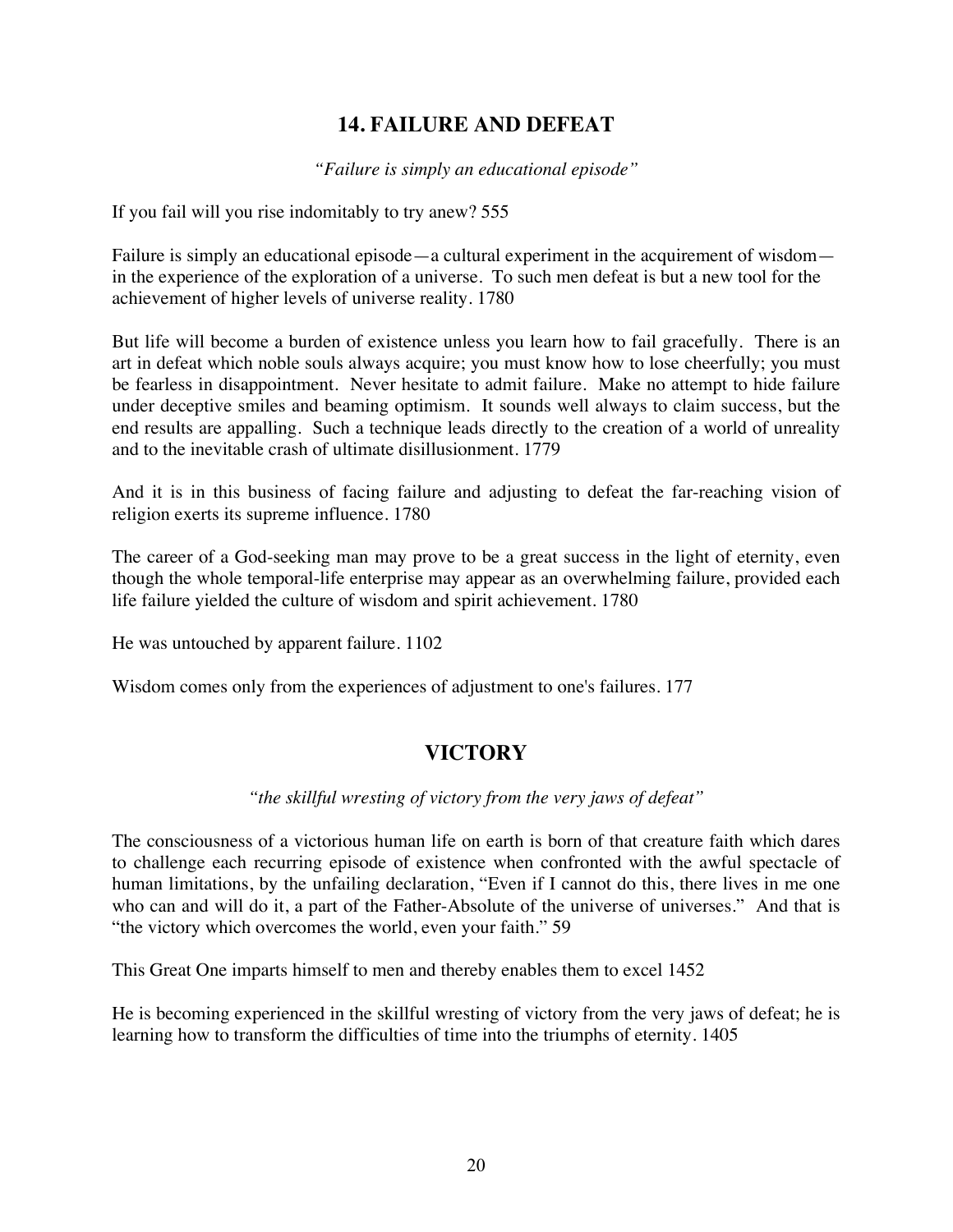#### **15. SUCCESS**

#### *"He is the sweetness of true success"*

Even though you are effectively armed to meet the difficult situations of life, you can hardly expect success unless you are equipped with that wisdom of mind and charm of personality which enable you to win the hearty support and cooperation of your fellows. You cannot hope for a large measure of success in either secular or religious work unless you can learn how to persuade your fellows, to prevail with men. You simply must have tact and tolerance. 1774

Purely spiritual development may have little to do with planetary material prosperity but circle attainment always augments the potential of human success and mortal achievement. 1211

He is becoming experienced in the skillful wresting of victory from the very jaws of defeat; he is learning how to transform the difficulties of time into the triumphs of eternity. 1405

The circumstances of life constitute a divine dispensation working along with the children of men. 1579

how happy they are when your co-operation permits them to lend assistance in your short struggles of time as they continue to prosecute their larger tasks of eternity. 1205

The supreme is God-in-time, his is the secret of great growth in time; his also is the conquest of the incomplete present and the consummation of the perfecting future. And the final fruits of all finite growth are power controlled through mind by spirit by virtue of the creative unifying and creative presence of personality. The culminating consequence of all this growth is the Supreme Being. 1280

The Supreme is the beauty of physical harmony, the truth of intellectual meaning, and the goodness of spiritual value. He is the sweetness of true success and the joy of everlasting achievement. 1278

The career of a God-seeking man may prove to be a great success in the light of eternity, even though the whole temporal-life enterprise may appear as an overwhelming failure, provided each life failure yielded the culture of wisdom and spirit achievement. 1780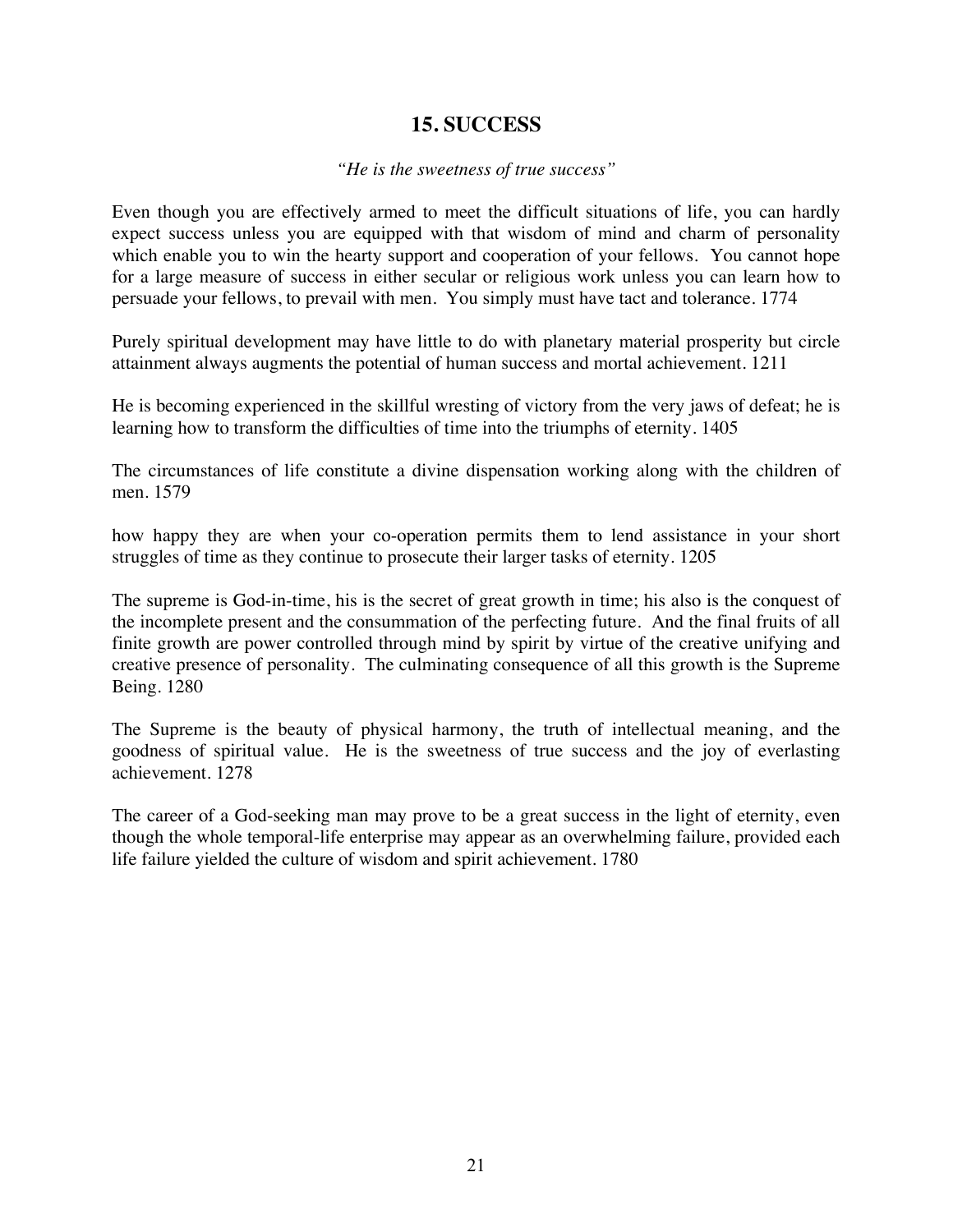#### **16. TITHING**

*"Every adult worker—and all able-bodied citizens worked at something—paid ten per cent of his income or increase to the public treasury"*

With the passing of a decade, Melchizedek organized his schools at Salem, patterning them on the olden system which had been developed by the early Sethite priests of the second Eden. Even the idea of a tithing system, which was introduced by his later convert Abraham, was also derived from the lingering traditions of the method of the ancient Sethites. 1016

Human government in the conduct of material affairs continues to function throughout this age of relative progress and perfection. The public activities of a world in the first stage of light and life which I recently visited were financed by the tithing technique. Every adult worker—and all able-bodied citizens worked at something—paid ten per cent of his income or increase to the public treasury, and it was disbursed as follows:

1. Three per cent was expended in the promotion of truth--science, education, and philosophy.

- 2. Three per cent was devoted to beauty--play, social leisure, and art.
- 3. Three per cent was dedicated to goodness--social service, altruism, and religion.

4. One per cent was assigned to the insurance reserves, against the risk of incapacity for labor resultant from accident, disease, old age, or unpreventable disasters. 625

Abraham insisted that the God of Salem had given him victory over his enemies and persisted in giving a tenth of this spoils to the Salem treasury. The other ninety per cent he removed to his capital at Hebron.

After this battle if Siddim, Abraham became leader of a second confederation of eleven tribes and not only paid tithes to Melchizedek but saw to it that all others in that vicinity did the same. 1020

#### **GENEROSITY**

*"It is more blessed to give than to receive."*

The lamp of the body is the eye; if therefore, your eye is generous your whole body will be full of light. But if your eye is selfish the whole body will be filled with darkness. If the very light which is in you is turned to darkness, how great is that darkness. 1577

The Master was always generous. He never grew weary of saying, "It is more blessed to give than to receive." Said he, "Freely you have received, freely give." And yet, with all of his unbounded generosity, he was never wasteful or extravagant.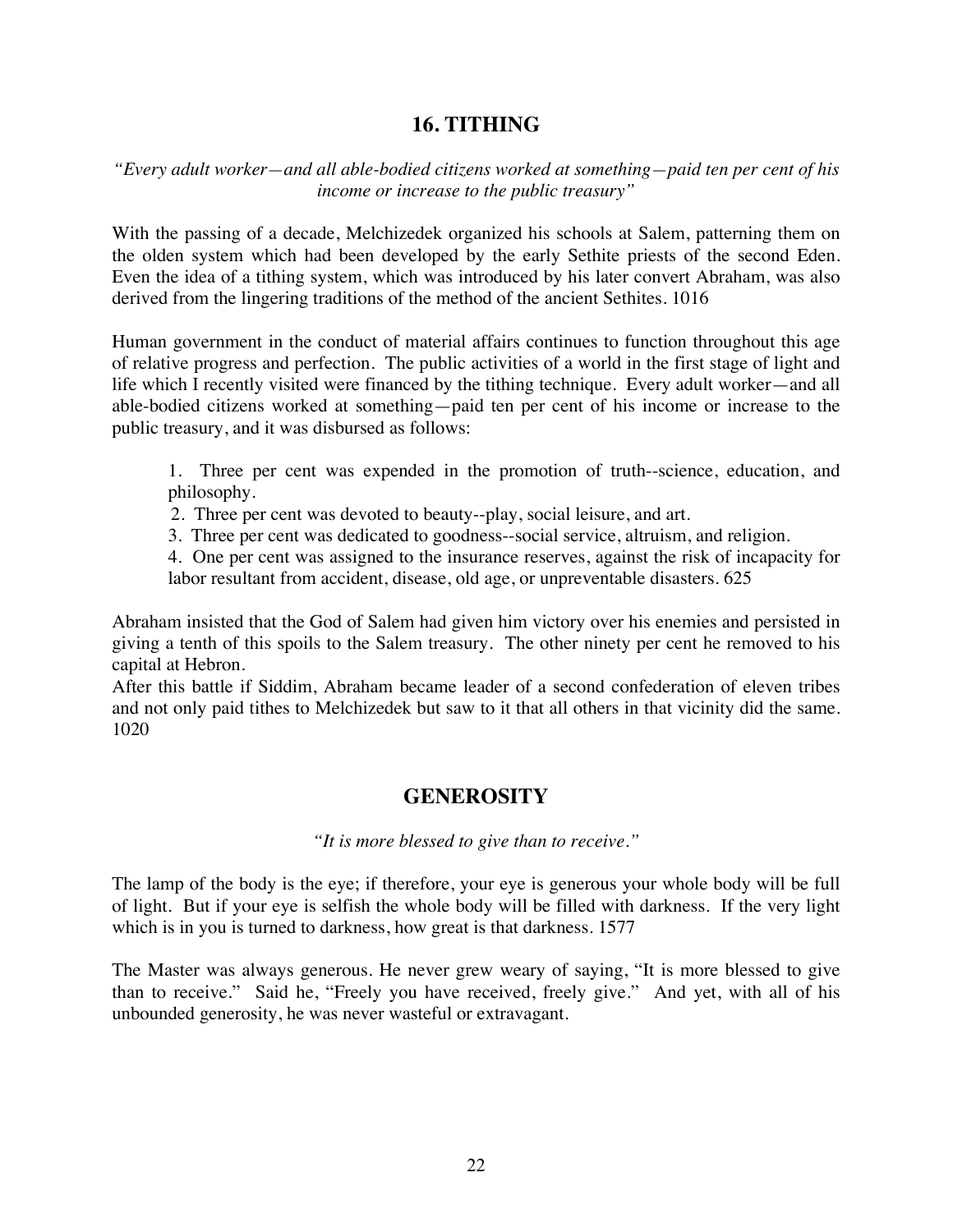#### **17. PRAYER**

*At all times call upon his name and as you believe in his name, so shall your prayer be heard.* 

Jesus taught that the prayer for divine guidance over the pathway of earthly life was next in importance to the petition for knowledge of the Father's will. In reality this means a prayer for divine wisdom. 40

Prayer may not be employed to avoid the delays of time or to transcend the handicaps of space. Prayer is not designed as a technique for aggrandizing self or for gaining unfair advantage over one's fellows. A thoroughly selfish soul cannot pray in the true sense of the word. Said Jesus: "Let your supreme delight be in the character of God and he shall surely give you the sincere desires of your heart. Commit your way to the Lord, trust in him, and he will act. For the Lord hears the cry of the needy, and he will regard the prayer of the destitute." 1639

Give us this day our bread for tomorrow. 162

Guard against the great danger of becoming self-centered in your prayers. Avoid praying much for yourself; pray more for the spiritual progress of your brethren. Avoid materialistic praying; pray in the spirit and for the abundance of the gifts of the spirit. 1639

And with all your prayers give thanks—ascend to worship. 1443

To him prayer was…an expression of thanksgiving, an avoidance of emotional tension, a prevention of conflict…a declaration of faith…a technique for the adjustment of difficulties 2089

Our God is the Lord of prayer; he hears the cry of his children.

Let us delight in the liberality of the lord of prayer. 1448

I am deeply impressed with the custom of Jesus in going apart by himself to engage in these seasons of solitary survey of the problems of living; to seek for new stores of wisdom and energy for meeting the manifold demands of social service; to quicken and deepen the supreme purpose of living by actually subjecting the total personality to the consciousness of contacting with divinity; to grasp for new and better methods of adjusting oneself to the ever-changing situations of living existence; to effect those vital reconstructions and readjustments of one's personal attitudes which are so essential to enhanced insight into everything worth while and real; and to do all this with an eye single to the glory of God--to breathe in sincerity your Master's favorite prayer, "Not my will, but yours, be done." 1774

Make prayer your inmost friend and worship your soul's support. 1448

Although I am great and supreme, still I have regard for the prayer of the poorest man. If any creature will worship me, I will hear his prayer and grant the desire of his heart. 1451

If I hear your prayers, it is because you come before me with a clean heart, free from falsehood and hypocrisy, with a soul which reflects truth like a mirror. 1450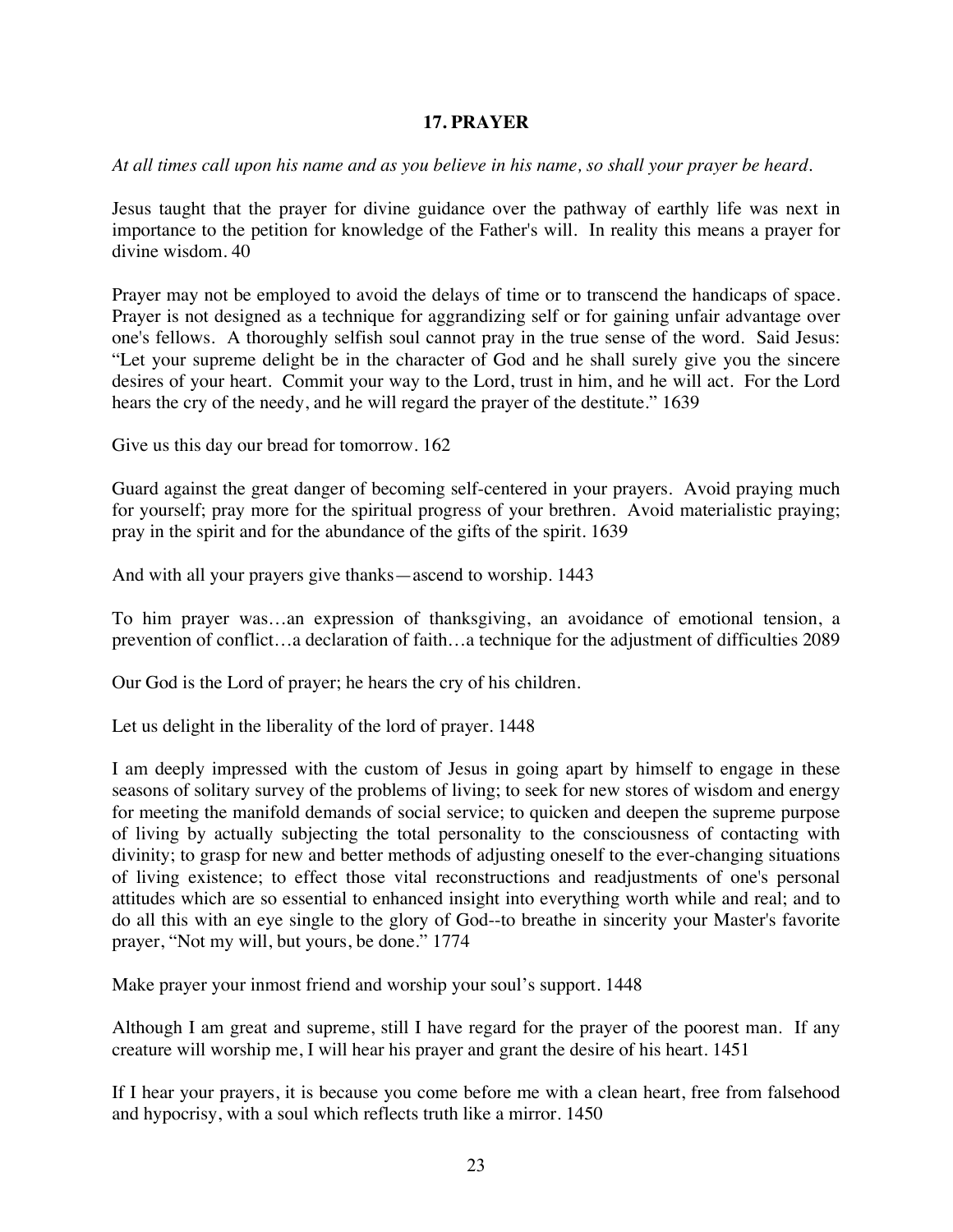If we are thus servants of our divine ancestors, then may we in confidence pray to Heaven. 1453

I am going to practice worshiping God by learning how to do the will of God on earth; that is, I am going to do my best to treat each of my fellow mortals just as I think God would like to have him treated. And when we live this sort of a life in the flesh, we may ask many things of God, and he will give us the desire of our hearts that we may be the better prepared to serve our fellows. 1454

Wherever you turn to pray, there is the face of the Most High and the open ear of our God. 1443

Not my will, but yours, be done. 1774

Your will be done. 1620

The sincerity of any prayer is the assurance of its being heard; 1639

the spiritual wisdom and universe consistency of any petition is the determiner of the time, manner, and degree of the answer. A wise father does not literally answer the foolish prayers of his ignorant and inexperienced children, albeit the children may derive much pleasure and real soul satisfaction from the making of such absurd petitions. 1639

When you have become wholly dedicated to the doing of the will of the Father in heaven, the answer to all your petitions will be forthcoming because your prayers will be in full accordance with the Father's will, and the Father's will is ever manifest throughout his vast universe. 1639

What the true son desires and the infinite Father wills IS. 1639

The cry of the righteous is the faith act of the child of God which opens the door of the Father's storehouse of goodness, truth, and mercy, and these good gifts have long been in waiting for the son's approach and personal appropriation. 1639

The motive of the prayer gives it right of way to the divine ear, not the social, economic, or outward religious status of the one who prays. 1639

Said Jesus: "Let your supreme delight be in the character of God, and he shall surely give you the sincere desires of your heart." "Commit your way to the Lord; trust in him, and he will act." "For the Lord hears the cry of the needy, and he will regard the prayer of the destitute."

I have come forth from the Father; if, therefore, you are ever in doubt as to what you would ask of the Father, ask in my name, and I will present your petition in accordance with your real needs and desires and in accordance with my Father's will. 1639

Guard against the great danger of becoming self-centered in your prayers. Avoid praying much for yourself; pray more for the spiritual progress of your brethren. Avoid materialistic praying; pray in the spirit and for the abundance of the gifts of the spirit.

When you pray for the sick and afflicted, do not expect that your petitions will take the place of loving and intelligent ministry to the necessities of these afflicted ones. 1639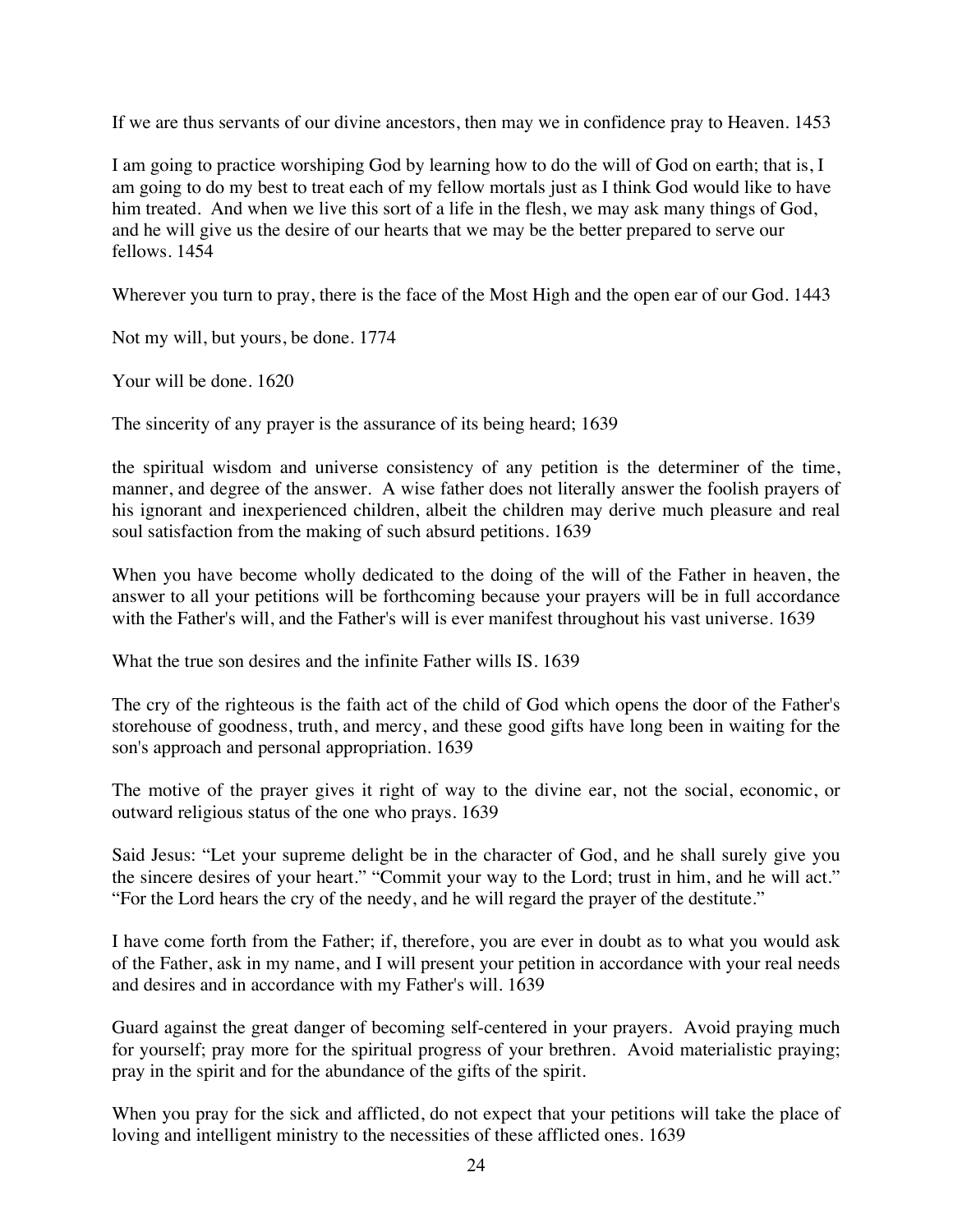Pray for the welfare of your families, friends, and fellows, but especially pray for those who curse you, and make loving petitions for those who persecute you. 1639

Let your real petitions always be in secret. Do not let men hear your personal prayers. 1640

Prayers of thanksgiving are appropriate for groups of worshipers, but the prayer of the soul is a personal matter.

There is but one form of prayer which is appropriate for all God's children, and that is: *"Nevertheless, your will be done."* 1640

All believers in this gospel should pray sincerely for the extension of the kingdom of heaven. 1640

Of all the prayers of the Hebrew scriptures he commented most approvingly on the petition of the Psalmist: "Create in me a clean heart, O God, and renew a right spirit within me. Purge me from secret sins and keep back your servant from presumptuous transgression." 1640

Jesus commented at great length on the relation of prayer to careless and offending speech, quoting: "Set a watch, O Lord, before my mouth; keep the door of my lips." 1640

Jesus never taught that human knowledge and special skill could be gained by prayer. But he did teach that prayer is a factor in the enlargement of one's capacity to receive the presence of the divine spirit. 1640

But he did exhort his believers to employ prayer as a means of leading up through thanksgiving to true worship. Jesus deplored that so little of the spirit of thanksgiving was to be found in the prayers and worship of his followers. He quoted from the Scriptures on this occasion, saying: "It is a good thing to give thanks to the Lord and to sing praises to the name of the Most High, to acknowledge his loving-kindness every morning and his faithfulness every night, for God has made me glad through his work. In everything I will give thanks according to the will of God."

And then Jesus said: "Be not constantly overanxious about your common needs. Be not apprehensive concerning the problems of your earthly existence, but in all these things by prayer and supplication, with the spirit of sincere thanksgiving, let your needs be spread out before your Father who is in heaven." Then he quoted from the Scriptures: "I will praise the name of God with a song and will magnify him with thanksgiving. And this will please the Lord better than the sacrifice of an ox or bullock with horns and hoofs." 1640

Jesus taught his followers that, when they had made their prayers to the Father, they should remain for a time in silent receptivity to afford the indwelling spirit the better opportunity to speak to the listening soul. The spirit of the Father speaks best to man when the human mind is in an attitude of true worship. 1641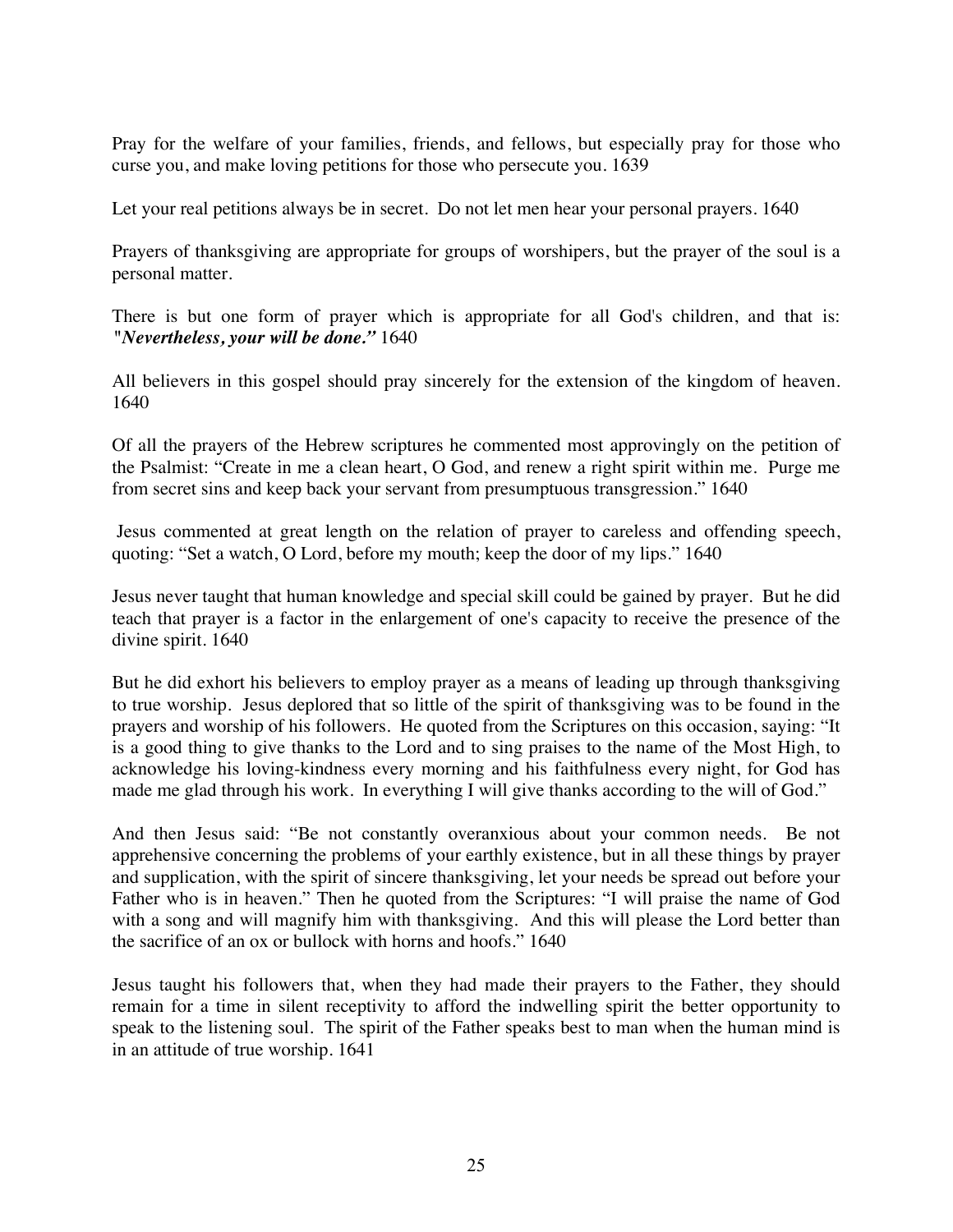## **18. MEDITATION AND COMMUNION**

*the greatest of all methods of problem solving*

But the greatest of all methods of problem solving I have learned from Jesus, your Master. I refer to that which he so consistently practices and which he has so faithfully taught you, the isolation of worshipful meditation. In this habit of Jesus going off so frequently by himself to commune with the Father in heaven is to be found the technique, not only of gathering strength and wisdom for the ordinary conflicts of living, but also of appropriating the energy for the solution of the higher problems of a moral and spiritual nature. 1774

This worshipful practice of your Master brings that relaxation which renews the mind; that illumination which inspires the soul; that courage which enables one bravely to face one's problems; that self-understanding which obliterates debilitating fear; and that consciousness of union with divinity which equips man with the assurance that enables him to dare to be Godlike. The relaxation of worship, or spiritual communion as practiced by the Master relieves tension, removes conflicts, and mightily augments the total resources or personality. 1774

To grasp for new and better methods of adjusting oneself to the ever-changing situations of living existence. 1774

To effect those vital reconstructions and readjustments of one's personal attitudes which are so essential to enhanced insight into everything worthwhile and real. 1774

To seek for new stores of wisdom and energy for meeting the manifold demands of social service. 1777

The Father desires all his creatures to be in personal communion with him...therefore settle in your philosophy now and forever: To each of you and all of us, God is approachable, the Father is attainable, the way is open. 63

Jesus' life in the flesh portrays a transcendent religious growth from the early ideas of primitive awe and human reverence up through years of personal spiritual communion until he finally arrived at that advanced and exalted status of the consciousness of his oneness with the Father. 2091-2

The secret of his unparalleled religious life was this consciousness of the presence of God; and he attained it by intelligent prayer and sincere worship—unbroken communion with God—and not by leadings, voices, visions, or extraordinary religious practices. 2089

By meditation on God, by union with him, there comes deliverance from the illusions of evil and ultimate salvation from all material fetters. 1449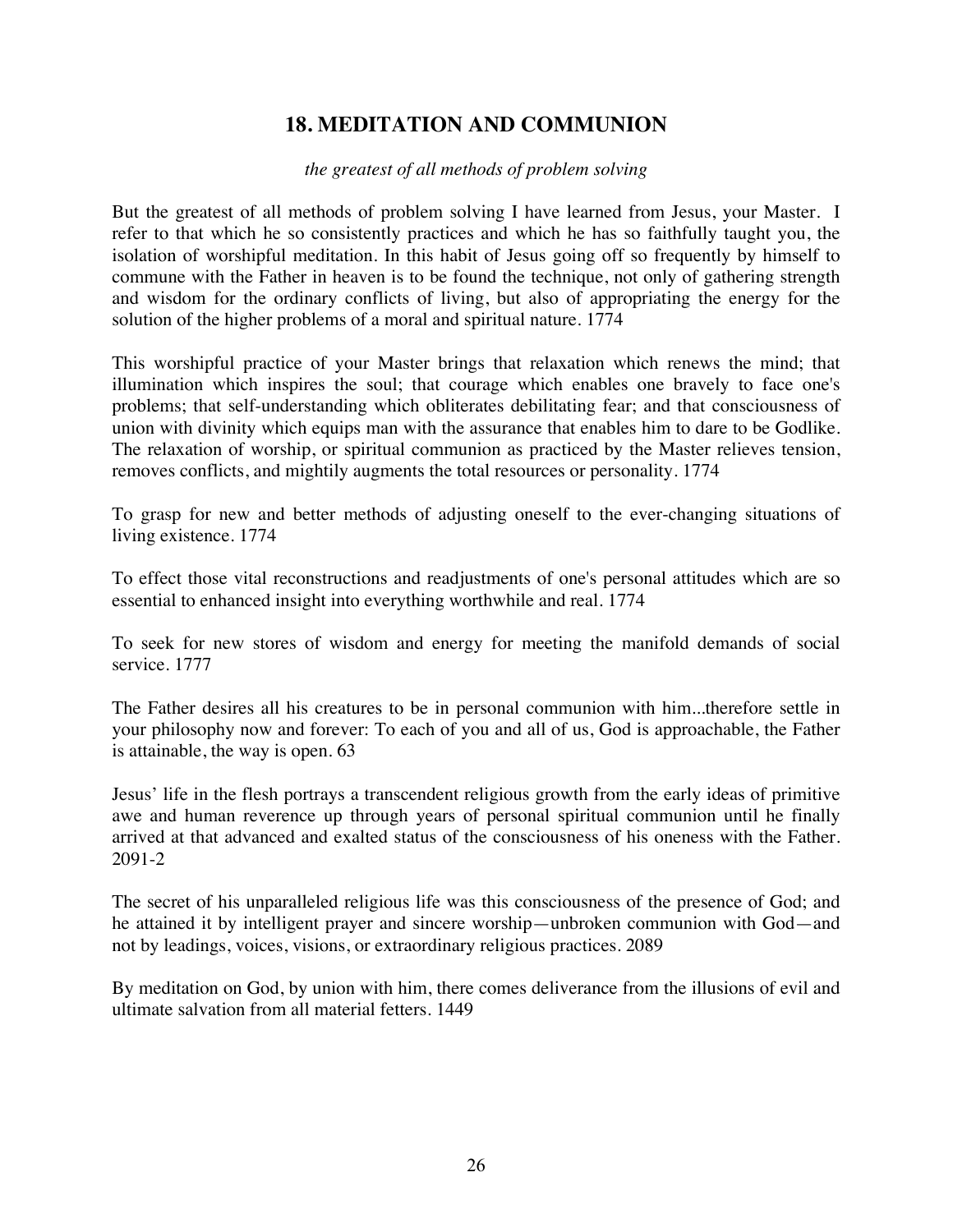#### **19. WORSHIP**

#### *with all your prayers give thanks—ascend to worship*

Worship is the sincere pursuit of divine values and the wholehearted love of the divine Value-Giver. 195

Worship is the conscious and joyous act of recognizing and acknowledging the truth and fact of the intimate and personal relationships of the creators with their creatures. 2031

We worship him because he is man's faithful and eternal helper. 1448

Although I am great and supreme, still I have regard for the prayer of the poorest man. If any creature will worship me, I will hear his prayer and grant the desire of his heart. 1451

I will every day thank God for his unspeakable gifts; I will praise him for his wonderful works to the children of men. 1454

In returning to your spiritual rest shall you be saved; in quietness and confidence shall be your strength. 1444

And then Jesus said: "Be not constantly overanxious about your common needs. Be not apprehensive concerning the problems of your earthly existence, but in all these things by prayer and supplication, with the spirit of sincere thanksgiving, let your needs be spread out before your Father who is in heaven." Then he quoted from the Scriptures: "I will praise the name of God with a song and will magnify him with thanksgiving. And this will please the Lord better than the sacrifice of an ox or bullock with horns and hoofs."

Jesus taught his followers that, when they had made their prayers to the Father, they should remain for a time in silent receptivity to afford the indwelling spirit the better opportunity to speak to the listening soul. 1641

The spirit of the Father speaks best to man when the human mind is in an attitude of true worship. 1641

We worship God by the aid of the Father's indwelling spirit and by the illumination of the human mind through the ministry of truth. Worship, taught Jesus, makes one increasingly like the being who is worshiped. Worship is a transforming experience whereby the finite gradually approaches and ultimately attains the presence of the Infinite.

we worship this divine being as our inseparable companion. 1448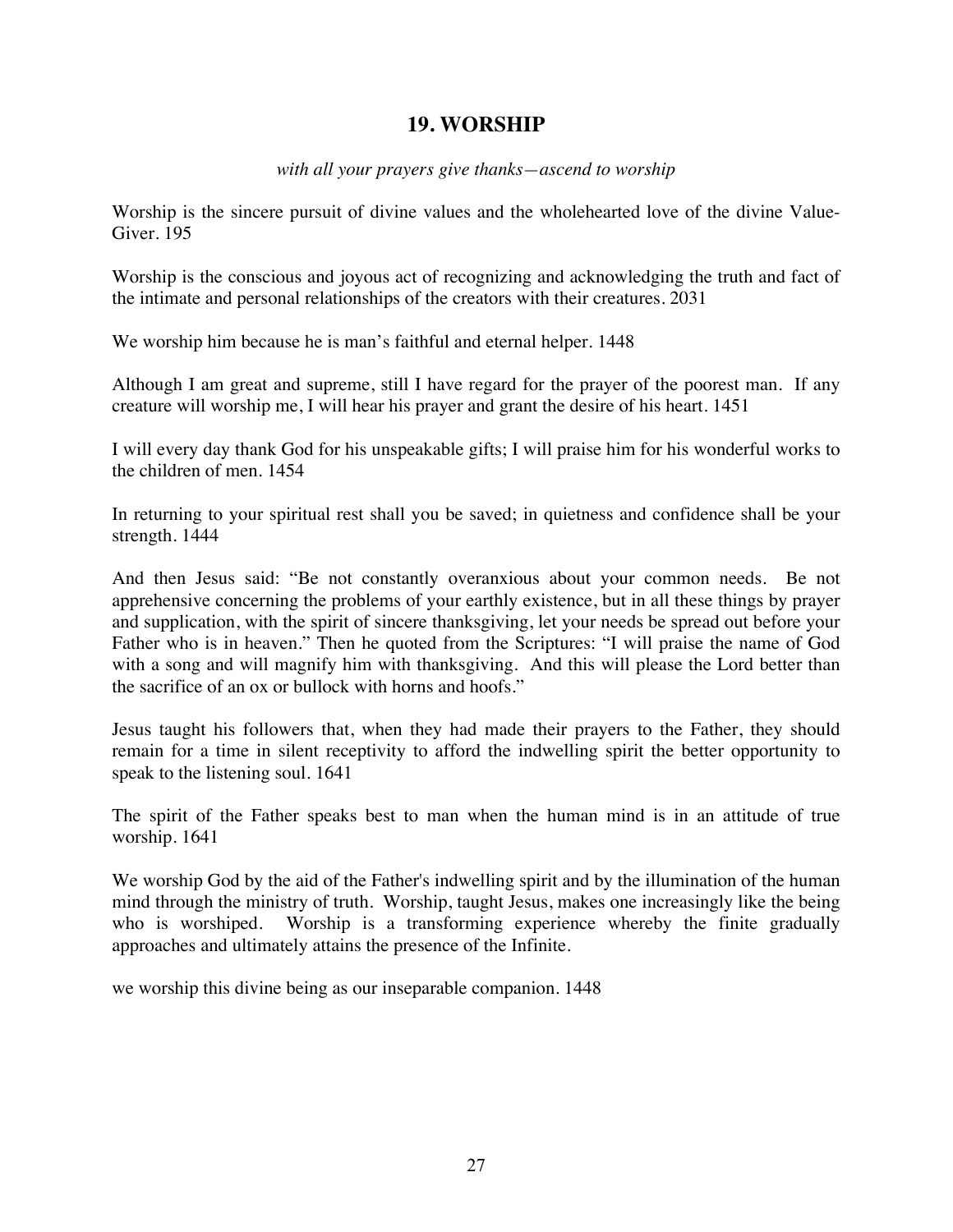## **20. HEALTH AND HEALING**

*His touch is the touch of healing*.

When you are sick, it is the Most High who heals you. 1443

Many are the afflictions of the righteous man, but the Lord delivers him out of them all. Commit your way to the Lord—trust him—and he will bring it to pass. 1445

Health, sanity, and happiness are integrations of truth, beauty, and goodness as they are blended in human experience. 43

Health, mental efficiency, and happiness arise from the unification of physical systems, mind systems, and spirit systems. 1097

The practical test of all these strange religious experiences of mysticism, ecstasy, and inspiration is to observe whether these phenomena cause an individual: (1) To enjoy better and more complete physical health. 1000

The essentials of the temporal life, as I see them are: (1) Good physical health 1778

Religious experience is markedly influenced by physical health 1095

Even the physical problems of bodily health and efficiency are best solved when they are viewed from the religious standpoint of our Master's teaching: that the body and mind of man are the dwelling place of the gift of the Gods 1779

A merry heart does good like a medicine. 1445

The joy of this outpoured spirit [Spirit of Truth], when it is consciously experienced in human life, is *a tonic for health* 2065

God is the health of my countance and the joy of my soul. 1445

They (Thought Adjusters) are delighted to contribute to your health 1204

The angels of health. These are the seraphic ministers assigned to the assistance of those mortal agencies dedicated to the promotion of health and the prevention of disease. 1256

On this tour Jesus did not deliberately perform any so-called miracles of healing. Nevertheless, scores of afflicted found *restoration of health* and happiness as a result of *the reconstructive power* of the *intense faith* which impelled them to seek for healing. 1669

I send you forth to…heal the sick in accordance with the will of my Father in heaven. 1570

*I would desire to see my children made whole*….the words of the Master had scarcely been uttered when the assembly of celestial personalities serving under the command of Jesus' Personalized Thought Adjuster was mightily astir. The vast retinue descended into the midst of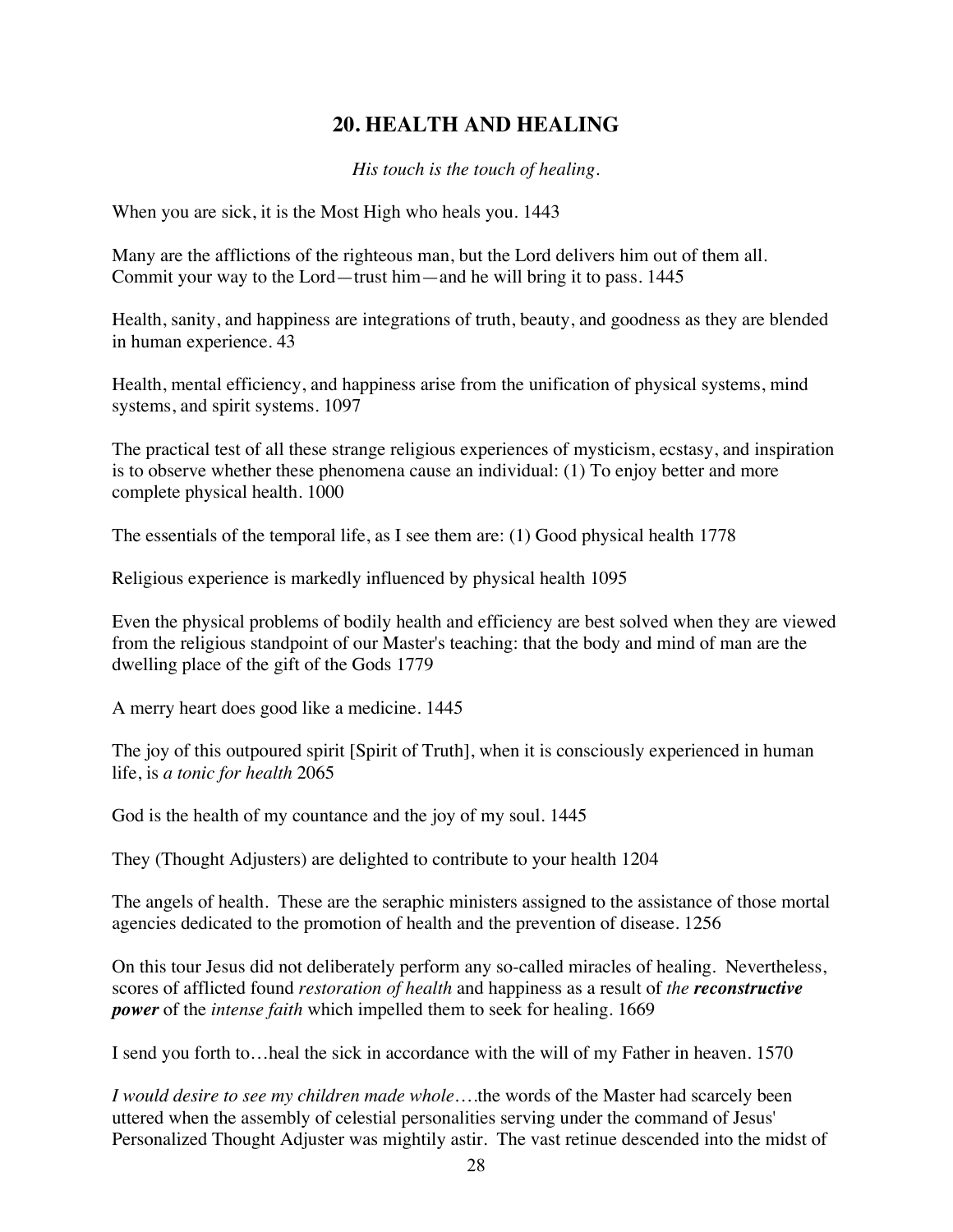this motley throng of afflicted mortals, and in a moment of time 683 men, women, and children were *made whole*, were *perfectly healed* of all their physical diseases and other material disorders. 1633

At this infirmary, located a short distance to the south of the main tented city, they treated the sick in accordance with all known material methods as well as by *the spiritual practices* of *prayer* and *faith encouragement*.

Many of the cures effected by Jesus in connection with his ministry in behalf of Elman's patients did, indeed, appear to resemble the working of miracles, but we were instructed that they were only just such transformations of mind and spirit as may occur in the experience of *expectant and faith-dominated persons* who are under the immediate and inspirational influence of a strong, positive, and beneficent personality whose ministry banishes fear and destroys anxiety. those who ministered to the sick learned many helpful lessons by observing the manner in which Jesus *inspired the faith and confidence of the sick and suffering.* 1658-9

We believe that many of these apparent miracles of healing, as they occurred in the course of Jesus' earth ministry, were the result of the coexistence of the following three powerful, potent, and associated influences:

The presence *of strong, dominant, and living faith* in the heart of the human being who persistently sought healing, together with the fact that such healing was desired for its spiritual benefits rather than for purely physical restoration.

The existence, concomitant with such human faith, of *the great sympathy and compassion* of the incarnated and mercy-dominated Creator Son of God*,* who actually possessed in his person *almost unlimited and timeless creative healing powers and prerogatives*.

Along with the faith of the creature and the life of the Creator it should also be noted that this God-man was the personified expression of the Father's will. If, in *the contact of the human need and the divine power to meet it,* the Father did not will otherwise, the two became one, and *the healing occurred* unconsciously to the human Jesus but was immediately recognized by his divine nature. The explanation, then, of many of these cases of healing must be found in a great law which has long been known to us, namely, What the Creator Son desires and the eternal Father wills IS.

It is, then, our opinion that, in the personal presence of Jesus, certain forms of *profound human faith* were *literally and truly compelling* in the manifestation of healing by certain creative forces and personalities of the universe who were at that time so intimately associated with the Son of Man. It therefore becomes a fact of record that Jesus did frequently suffer men to *heal themselves* in his presence *by their powerful, personal faith*. 1669

They now made the discovery that the good news of the kingdom was very comforting to the sick; that *their message carried healing for the afflicted*. And it was in Jericho that Jesus' commission to the twelve to preach the glad tidings of the kingdom *and minister to the afflicted* was first fully carried into effect. 1595

And many of those who heard believed the gospel of the kingdom. Some of the afflicted were so *inspired and spiritually revivified* that they went about proclaiming that they had also been cured of their physical ailments.

One man who had been many years downcast and grievously afflicted by the infirmities of his troubled mind, rejoiced at Jesus' words and, picking up his bed, went forth to his home, even though it was the Sabbath day. This afflicted man had waited all these years for somebody to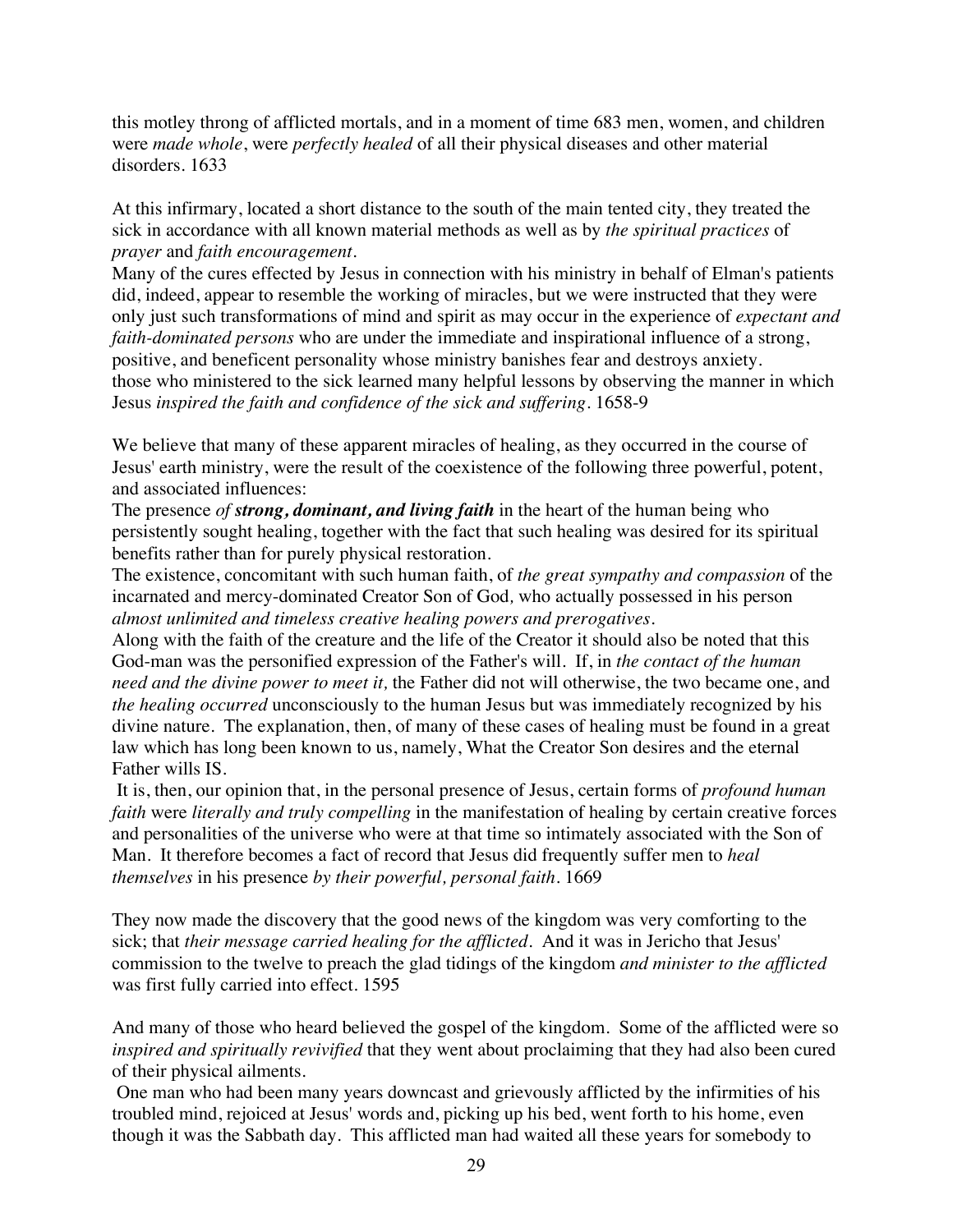help him; he was such a victim of the feeling of his own helplessness that he had never once entertained the idea of helping himself which proved to be the one thing he had to do in order to effect recovery—take up his bed and walk. 1649-50

This was the week that Nathanial and James Zebedee suffered from more than a slight illness. For three days and nights they were acutely afflicted with a painful digestive disturbance. On the third night Jesus sent Salome, James' mother, to her rest, while he ministered to his suffering apostles. Of course Jesus could have instantly healed these two men, but this is not the method of either the Son or the Father in dealing with these *commonplace difficulties and afflictions* of the children of men on the evolutionary worlds of time and space. 1718

he desired to teach his followers of that day and all subsequent ages to refrain from despising or neglecting material means in the healing of the sick. 1813

Prayer is not a technique for curing real and organic disease 999

it has contributed enormously to the enjoyment of *abundant health* and to the *cure of numerous mental, emotional, and nervous ailments*. 999

And even in actual bacterial disease, prayer has many times added to the efficacy of other remedial procedures. 999

Prayer, even as a purely human practice, a dialogue with one's alter ego, constitutes a technique of the *most efficient approach* to the realization of those *reserve powers of human nature* which are stored and conserved in the unconscious realms of the human mind. 999

Prayer is a sound psychologic practice, aside from its religious implications and its spiritual significance. It is a fact of human experience that most persons, if sufficiently hard pressed, will pray in some way to some source of help. 999

We pray to God as a comforter 1449

The entire life of ancient men was prophylactic; their religion was in no small measure a technique for disease prevention. And regardless of the error in their theories, they were wholehearted in putting them into effect; they had *unbounded faith* in their methods of treatment, and *that, in itself, is a powerful remedy*. 990-1

While there is a very definite limit to the province of the petitions of prayer, *such limits do not equally apply to the faith of those who pray*. 999

Do not be so slothful as to ask God to solve your difficulties, but *never hesitate to ask him for wisdom and spiritual strength to guide and sustain you while you yourself resolutely and courageously attack the problems at hand.* 999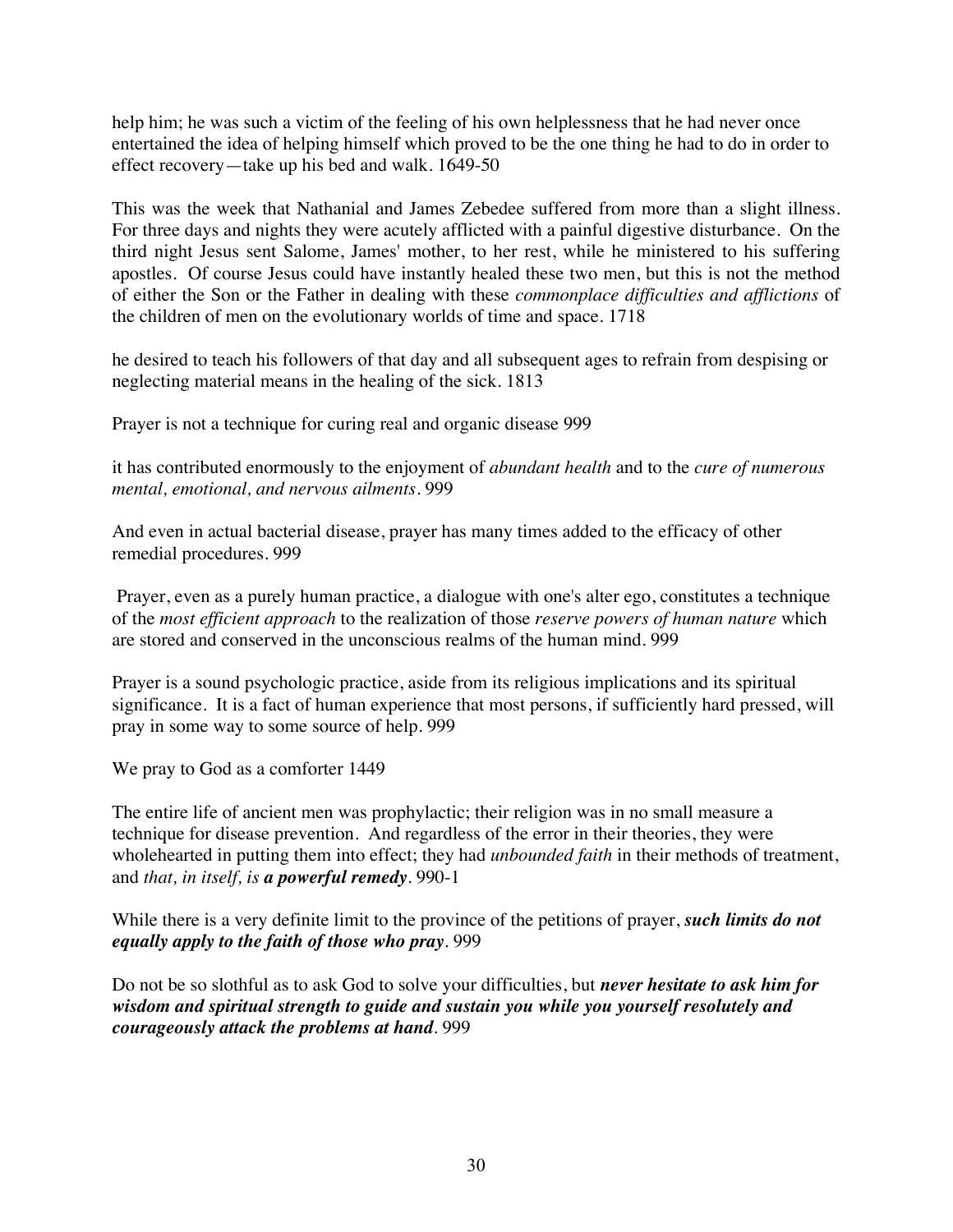## **21. HUMOR, EGO, & STRESS**

*One of the functions of humor is to help all of us take ourselves less seriously*

Humor is the divine antidote for exaltation of ego. 549

When we are tempted to magnify our self-importance, if we stop to contemplate the infinity of the greatness and grandeur of our Makers, our own self-glorification becomes sublimely ridiculous, even verging on the humorous. One of the functions of humor is to help all of us take ourselves less seriously. 549

The need for the relaxation and diversion of humor is greatest in those orders of ascendant beings who are subjected to sustained stress in their upward struggles. 549

The higher the mortal species, the greater the stress and the greater the capacity for humor as well as the necessity for it. 549

Those beings who most need the refreshment of periodic reversion to the intellectual status of previous experiences are the higher types of the human species, the morontians, angels, and the Material Sons, together with all similar types of personality. 549

Humor should function as an automatic safety valve to prevent the building up of excessive pressures due to the monotony of sustained and serious self-contemplation in association with the intense struggle for developmental progress and noble achievement. 549

Humor also functions to lessen the shock of the unexpected impact of fact or of truth, rigid unyielding fact and flexible ever-living truth. 549

The mortal personality, never sure as to which will next be encountered, through humor swiftly grasps—sees the point and achieves insight—the unexpected nature of the situation be it fact or be it truth. 549

While the humor of Urantia is exceedingly crude and most inartistic, it does serve a valuable purpose both as a health insurance and as a liberator of emotional pressure, thus preventing injurious nervous tension and overserious self-contemplation. 549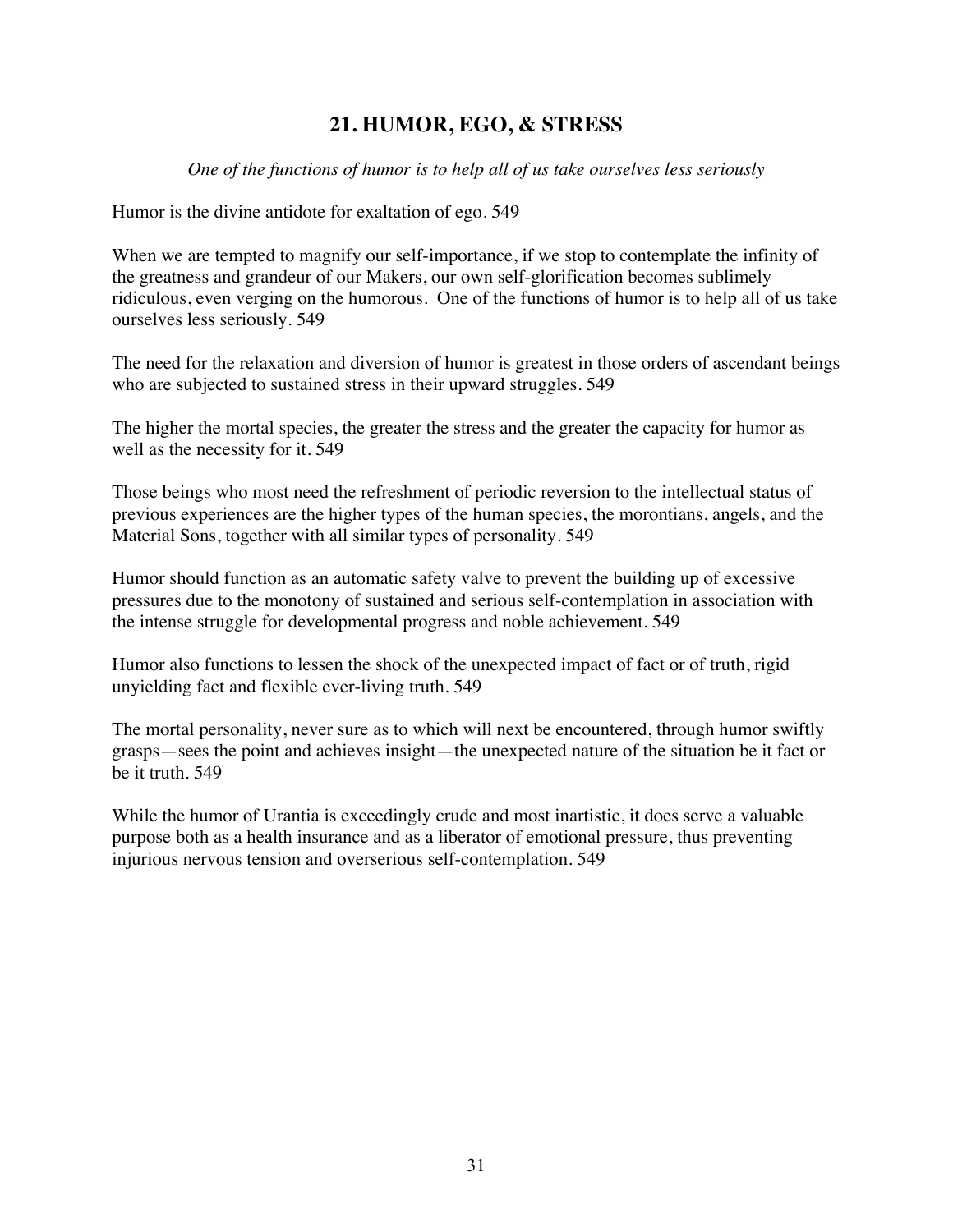#### **22. WISDOM**

*"Mortals only learn wisdom by experiencing tribulation."*

Exalt wisdom and she will promote you. She will bring you honor if you will but embrace her. 1481

Wisdom comes only from the experiences of adjustment to one's failures. 1779

Even though you are effectively armed to meet the difficult situations of life, you can hardly expect success unless you are equipped with that wisdom of mind and charm of personality which enable you to win the hearty support and cooperation of your fellows. You cannot hope for a large measure of success in either secular or religious work unless you can learn how to persuade your fellows, to prevail with men. You simply must have tact and tolerance. 177

Failure is simply an educational episode—a cultural experiment in the acquirement of wisdom in the experience of the exploration of a universe. To such men defeat is but a new tool for the achievement of higher levels of universe reality. 1780

#### **MEEKNESS**

#### *Happy are the meek for they shall inherit the earth*

"Happy are the meek for they shall inherit the earth." It masters all temptations to rebel against the divine leading. Genuine meekness has no relation to fear. It is rather an attitude of man cooperating with God—"Your will be done." It embraces patience and forbearance and is motivated by an unshakable faith in a lawful and friendly universe. Jesus was the ideal meek man of Urantia, and he inherited a vast universe. 1574

The meek shall inherit the earth and shall delight themselves in the abundance of peace. 1445

#### **SPIRITUAL ANTIDOTES**

*Humor is the divine antidote for exaltation of ego.*

conquer anger with mercy 1449

vanquish hate by benevolence. 1449

He has very nearly mastered the technique of utilizing the energy of the spiritual drive to turn the mechanism of material achievement. 1405

And even the problem of making a living requires religion for its ideal solution. 1778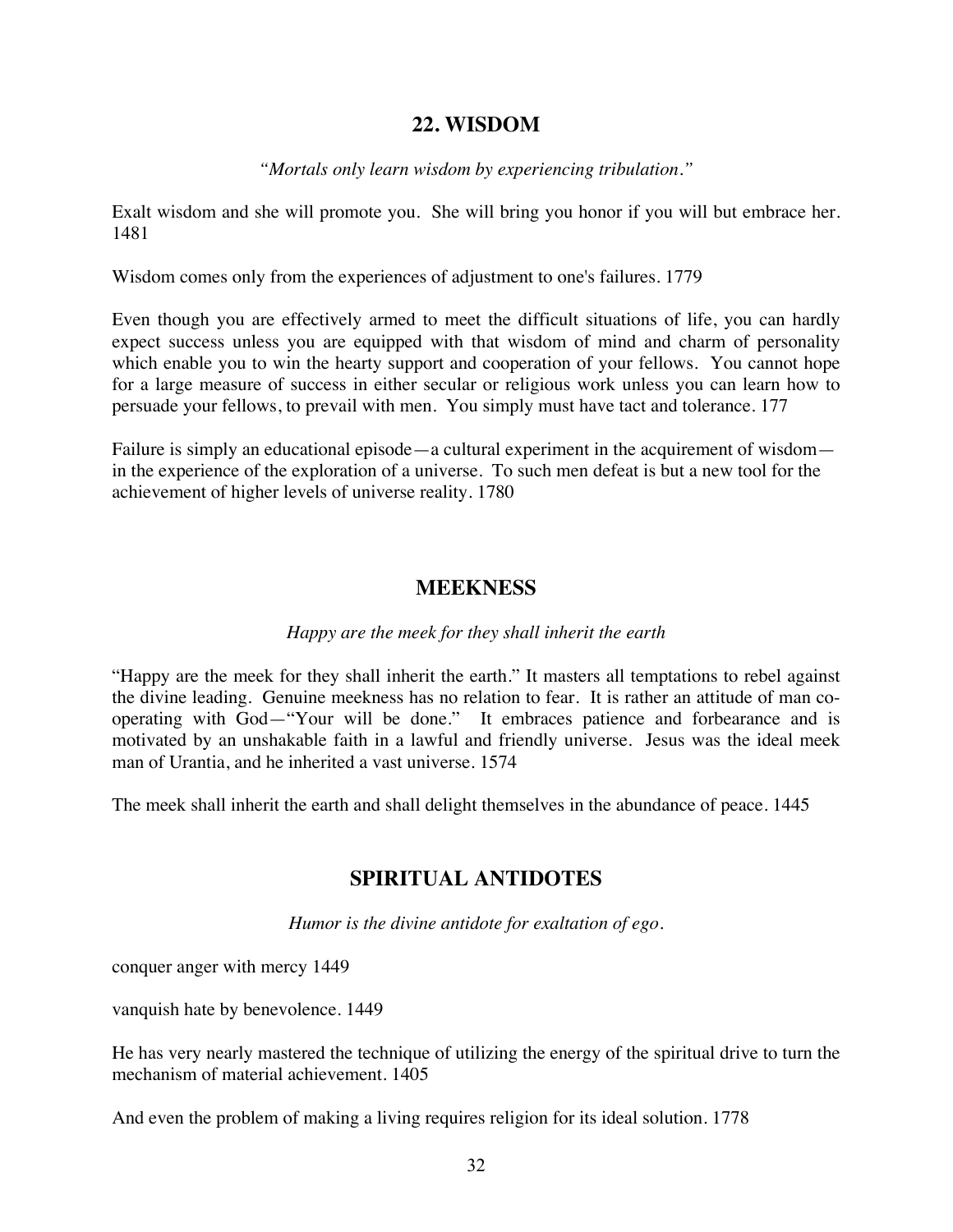#### **23. PROMISES OF GOD**

*"Taste and see that the Lord is good! Blessed is the man who trusts God."*

Forget not—it is *your personal faith* in *the exceedingly great and precious promises of God* that ensures your becoming partakers of the divine nature. 1609

At all times call upon his name, and as you believe in his name, so shall your prayer be heard. 1443

God is a peace giver and a *faithful protector* of all who fear and trust him. 1442

*When you are sick, it is the Most High who heals you*. 1443

The Most High…is our helper in every time of need. 1443

Wherever you turn to pray, there is the face of the Most High and the open ear of our God. 1443

We search for the Most High and then find him in our hearts. You go in quest of a dear friend, and then you discover him within your soul. 1443

The man who takes shelter in the Most High conceals his defects from the universe. 1443

When you stand before God with a clean heart, you become fearless of all creation. 1443

The Most High is like a loving father and mother; he really loves us, his children on earth. Our God will forgive us and guide our footsteps into the ways of salvation. He will take us by the hand and lead us to himself. God saves those who trust him; he does not compel man to serve his name. 1443

If the faith of the Most High has entered your heart, then shall you abide free from fear throughout all the days of your life. 1443

God is just: What fruit we receive not from our plantings in this world we shall receive in the next. 1443

God is our refuge and strength, a very present help in trouble. 1444

The Lord is good to all, and his tender mercies are over all his creation; he heals the brokenhearted and binds up their wounds. 1444

In returning to your spiritual rest shall you be saved; in quietness and confidence shall be your strength. 1444

They who wait upon the Lord shall renew their strength; they shall mount up with wings like eagles. They shall run and not be weary; they shall walk and not be faint. 1444

Says the Lord: 'Fear not, for I am with you. Be not dismayed, for I am your God. I will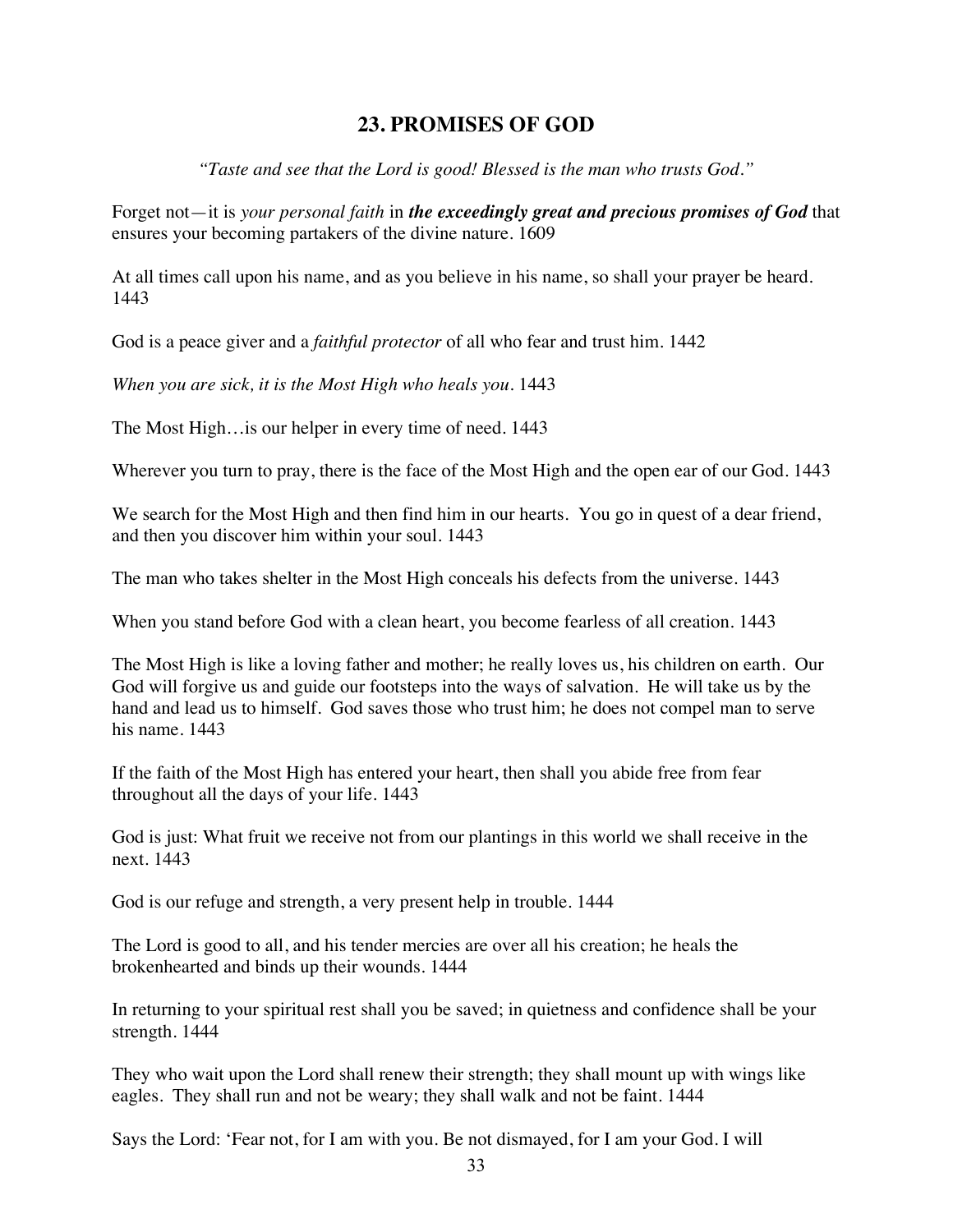strengthen you; I will help you; yes, I will uphold you with the right hand of my righteousness.' 1444

The Lord is my shepherd; I shall not want. He makes me to lie down in green pastures; he leads me beside still waters. He restores my soul. He leads me in the paths of righteousness. Yes, even though I walk through the valley of the shadow of death, I will fear no evil, for God is with me. Surely goodness and mercy shall follow me all the days of my life, and I shall dwell in the house of the Lord forever. 1444

I will trust in the Lord with all my heart; I will lean not upon my own understanding. In all my ways I will acknowledge him, and he shall direct my paths. The Lord is faithful; he keeps his word with those who serve him; the just shall live by his faith. 1445

The Lord is near all who call upon him in sincerity and in truth. 1445

Weeping may endure for a night, but joy comes in the morning. 1445

A merry heart does good like a medicine. 1445

No good thing will God withhold from those who walk uprightly. 1445

If you seek me, you shall find me if you search for me with all your heart. The meek shall inherit the earth and shall delight themselves in the abundance of peace. 1445

The Lord is near to those who are brokenhearted; he saves all who have a childlike spirit. Many are the afflictions of the righteous man, but the Lord delivers him out of them all. Commit your way to the Lord—trust him—and he will bring it to pass. 1445

He who dwells in the secret place of the Most High shall abide under the shadow of the Almighty. 1445

Let the wicked forsake his evil way and the unrighteous man his rebellious thoughts. Says the Lord: 'Let them return to me, and I will have mercy on them; I will abundantly pardon.' 1446

They who are wise shall shine as the brightness of the firmament and they who turn many to righteousness as the stars forever and ever. 1445-6

And to all who love the Lord supremely and their neighbors like themselves, the God of heaven says: 'I will ransom you from the grave; I will redeem you from death. I will be merciful to your children, as well as just.' 1446

Cheerfulness and gladness are the rewards of deeds well done and to the glory of the Immortal. 1147

Those who are sure of salvation are forever free from lust, envy, hatred, and the delusions of wealth. 1147

When the faith of your religion has emancipated your heart, when the mind, like a mountain, is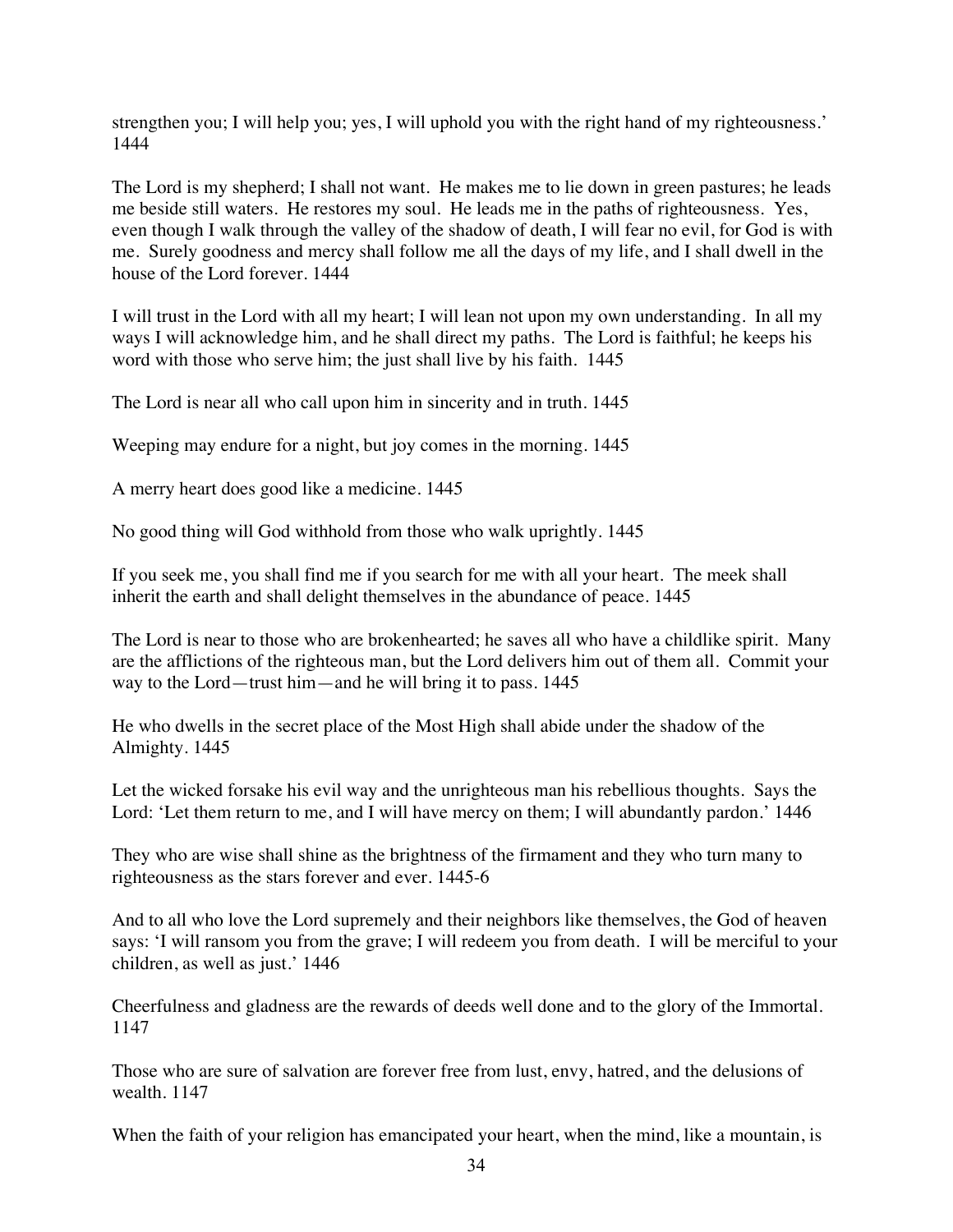settled and immovable, then shall the peace of the soul flow tranquilly like a river of waters. 1147

every act shall receive its reward. Evil results in sorrow and sin ends in pain. Joy and happiness are the outcome of a good life. 1447

The tamed mind yields happiness. 1447

Says the Lord: I dwell within their own souls as a lamp of wisdom. 1446

Our God is the Lord of life and the Comforter of all men; he is the lover of mankind and the helper of those who are distressed. He is our life giver and the Good Shepherd of the human flocks. God is our father, brother, and friend. And we long to know this God in our inner being. 1447

God is the sure refuge of every good man when in need; 1448

He is all-prevailing, bountiful, omnipresent, and infinitely kind. 1448

'If you will but worship me in love,' says the Eternal, 'I will give you the wisdom to attain me, for my worship is the virtue common to all creatures.' 1448

God is the illuminator of the gloomy and the power of those who are faint. 1448

Our God is the Lord of life and the Comforter of all men; he is the lover of mankind and the helper of those who are distressed. He is our life giver and the Good Shepherd of the human flocks. God is our father, brother, and friend. And we long to know this God in our inner being. 1448

By meditation on God, by union with him, there comes deliverance from the illusions of evil and ultimate salvation from all material fetters. 1449

He is the Creator, the God of all good purposes 1450

His touch is the touch of healing. 1450

The Lord is an all-powerful benefactor. 1450

God established the world and ordained the rewards for good and for evil. 1450

The all-wise God has promised immortality to the pious souls who think purely and act righteously. 1450

As you supremely desire, so shall you be. 1450

he is more friendly to man than the most friendly of all creatures. 1450

those who walk in the paths of righteousness shall find a place in heaven. 1450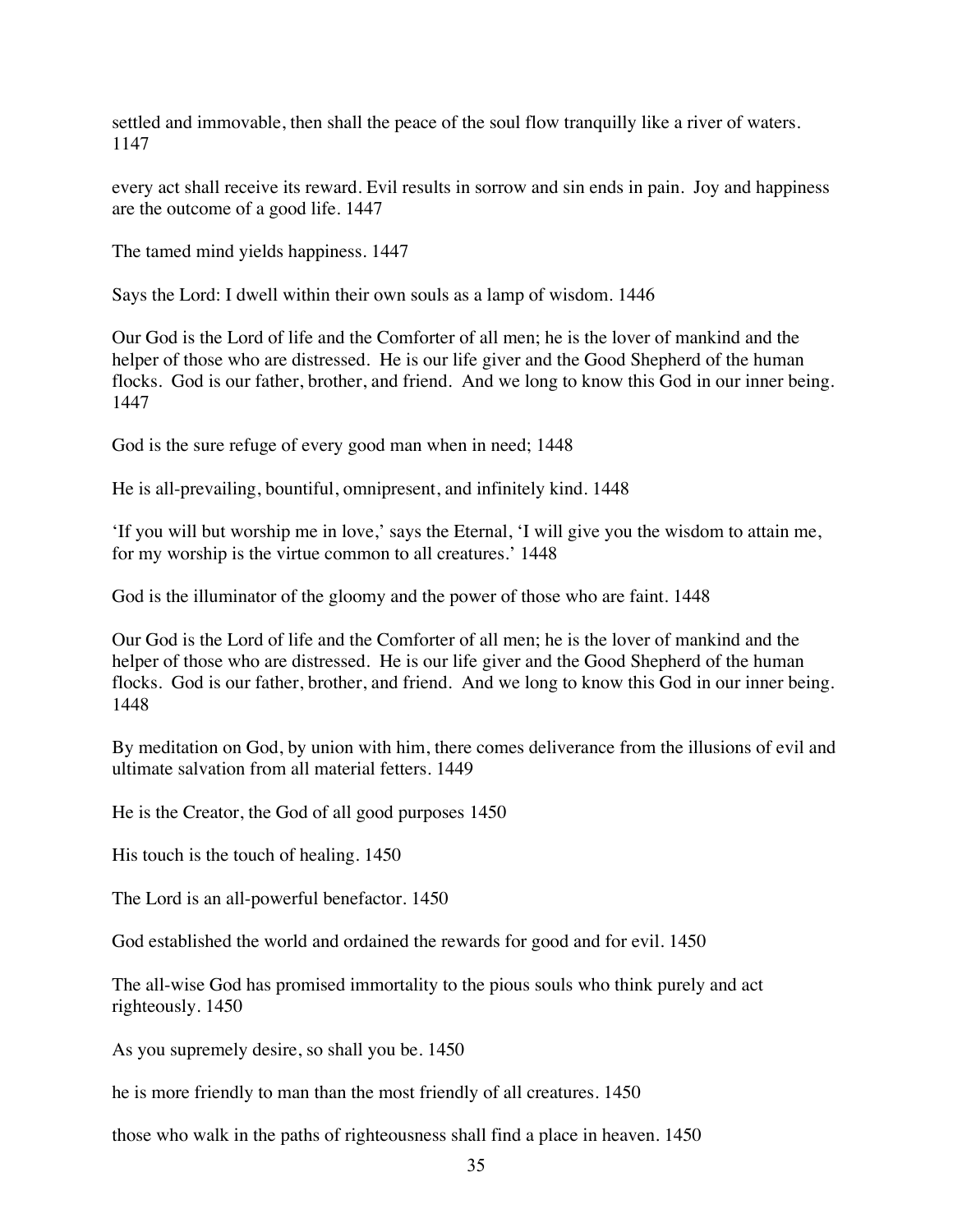Although I am great and supreme, still I have regard for the prayer of the poorest man. If any creature will worship me, I will hear his prayer and grant the desire of his heart. 1450

This Great One imparts himself to men and thereby enables them to excel 1451

If a man recognizes the evil of his ways and repents of sin from the heart, then may he seek forgiveness; he may escape the penalty; he may change calamity into blessing. 1452

If you seek for him daily, you shall find him. 1452

If you know the Eternal, even though your body perish, your soul shall survive in spirit service. 1452

Those who dedicate their persons to the service of the Supreme are joyous in this pursuit of the Eternal. When man dies, the spirit begins to wing its long flight on the great home journey. 1452

If we are thus servants of our divine ancestors, then may we in confidence pray to Heaven. 1453

This one God is our heavenly Father…who dwells, by his spirit, in every sincere human soul. 1453

We cannot search out God by knowledge, but we can know him in our hearts by personal experience. 1453

The Father in heaven will not suffer a single child on earth to perish if that child has a desire to find the Father and truly longs to be like him. 1454

Our Father even loves the wicked and is always kind to the ungrateful. 1454

If more human beings could only know about the goodness of God, they would certainly be led to repent of their evil ways and forsake all known sin. 1454

The spirit of the true God is in man's heart. 1454

When men begin to feel after God, that is evidence that God has found them, and that they are in quest of knowledge about him. 1454

We live in God and God dwells in us. 1454

he is my spirit Father, and as his earth child I am sometime going forth to see him. And my tutor has said that by searching for him I shall become like him. 1454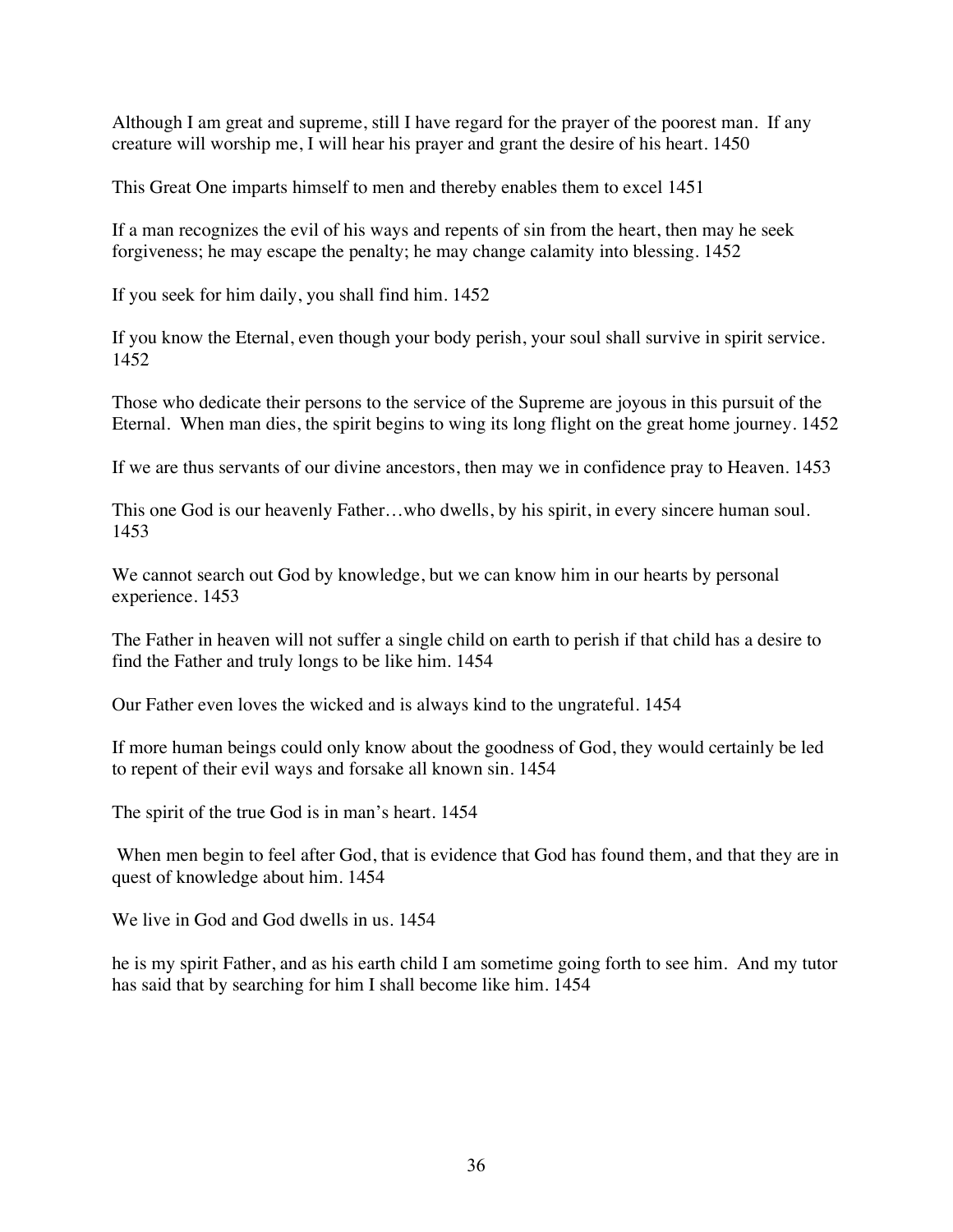#### **24. HIGHLIGHTS, INSPIRATIONAL THOUGHTS**

God agrees to do *everything*; man only agrees to believe God's promises and follow his instructions. 1020

In liaison with God nothing—absolutely nothing—is impossible. 291

Melchizedek taught trust in the omnipotent beneficence of God 1007

He is man's all-powerful benefactor. 41

"Taste and see that the Lord is good! Blessed is the man who trusts him." 41

react positively and aggressively to all life situations. 1770

The greatest of all methods of problem solving—the isolation of worshipful meditation 1774

The circumstances of life constitute a divine dispensation working along with the children of men. 1579

Commit your way to the Lord, trust in him, and he will act. 1639

No good thing will God withhold from those who walk uprightly. 1445

An unshakable faith in a lawful and friendly universe. 1574

I am the Father of mercies and the God of all comfort. 38

Face facts and adjust them to ideals 1779

Life is but a day's work—do it well. 556

Be faithful and earnest and, withal, cheerful 555

accept challenges without complaint 555

faith is the act by which men earned God's favor.

transform the difficulties of time into the triumphs of eternity 1778

A man's gifts makes room for him and brings him before great men. 1478

In its true essence religion is a faith-trust in the goodness of God. 40

Even the problem of making a living requires religion for its ideal solution. 1778

Face difficulties and uncertainties without fear 555